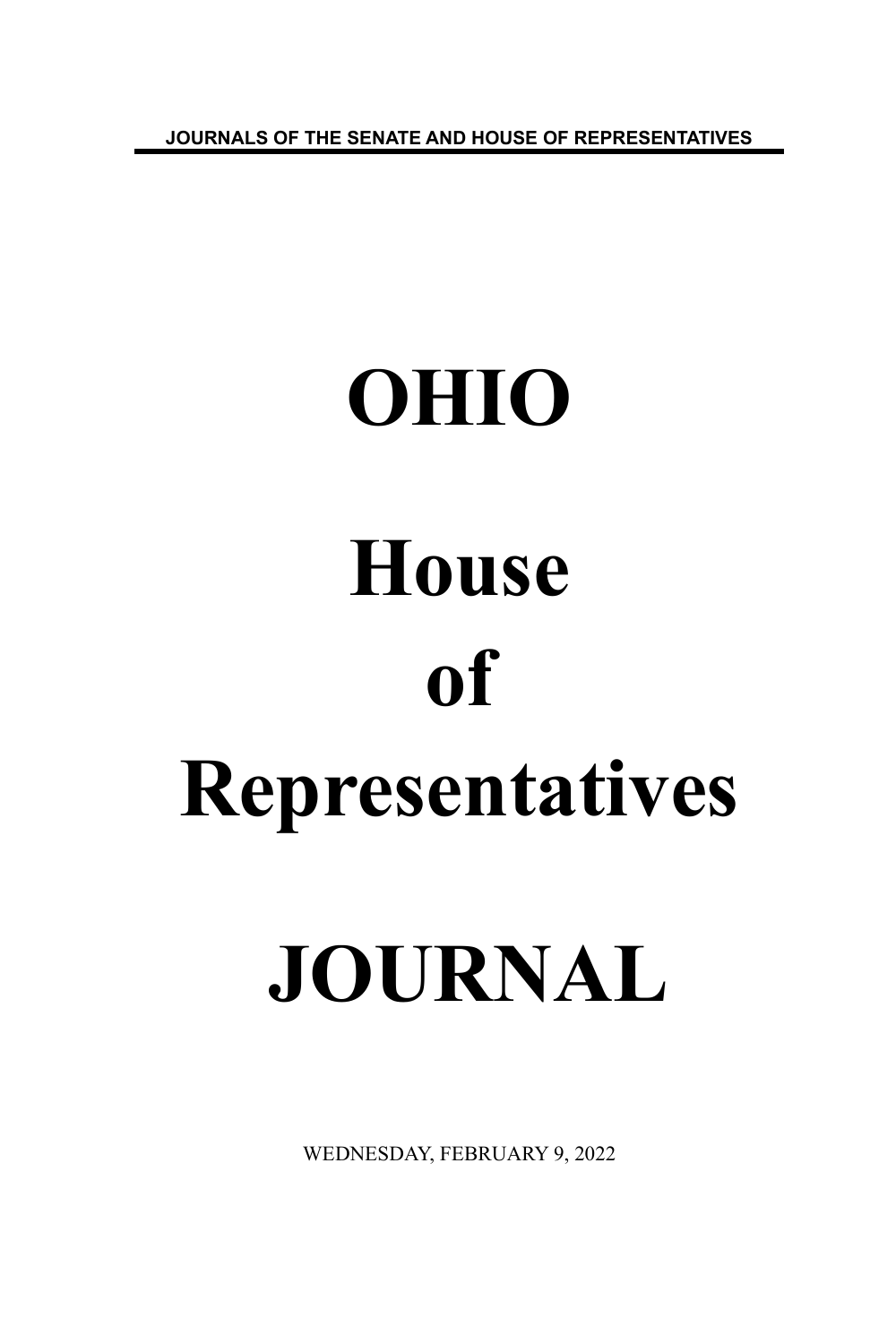# ONE HUNDRED TWENTY-SIXTH DAY Hall of the House of Representatives, Columbus, Ohio **Wednesday, February 9, 2022, 9:00 o'clock a.m.**

The House met pursuant to adjournment.

Prayer was offered by Reverend Dr. James Willis Sr. of the St. Paul Missionary Baptist Church in Toledo, Ohio, followed by the Pledge of Allegiance to the Flag.

The following guests of the House of Representatives were recognized prior to the commencement of business:

Charlie and Kurt Falke, guests of Representatives Weinstein- 37th district.

The St. John's Lutheran School Girls Volleyball Team, guests of Representative Richardson- 86th district.

Molly Hornberger and Josh Hickman, guests of Representative Russo- 24th **District** 

Mahoning and Trumbull Chamber of Commerce, guests of Representatives Lepore-Hagan- 58th district, and O'Brien- 64th district.

Struthers Ohio Mayor Catherine Miller, a guest of Representative Lepore-Hagan- 58th district.

Buckeye Hills Career Center, guests of Representative Stephens- 93rd district.

The journal of yesterday was read and approved.

# **INTRODUCTION OF BILLS**

The following bills were introduced:

**H. B. No. 565 -** Representatives Sobecki, Hicks-Hudson. Cosponsors: Representatives Liston, Sheehy, Humphrey, Miller, A., Smith, M., Lepore-Hagan, Hoops, Weinstein.

To amend sections 3301.01, 3301.02, 3301.03, 3301.04, and 3301.06 and to enact section 3301.013 of the Revised Code to add five students as nonvoting members to the State Board of Education.

**H. B. No. 566 -** Representatives Blackshear, White.

Cosponsors: Representatives Jarrells, Troy, Galonski, Kelly, Smith, K., Miller, A., Upchurch, Russo, Crossman, Boyd, West, Miller, J., O'Brien, Click, Creech, Stephens, Young, T., Riedel, Ray, Lampton, Plummer.

To amend sections 319.202, 323.131, 5323.01, 5323.02, 5323.03, and 5323.99; to amend, for the purpose of adopting new section numbers as indicated in parentheses, sections 5323.03 (5323.04) and 5323.04 (5323.05); and to enact new section 5323.03 and section 319.542 of the Revised Code to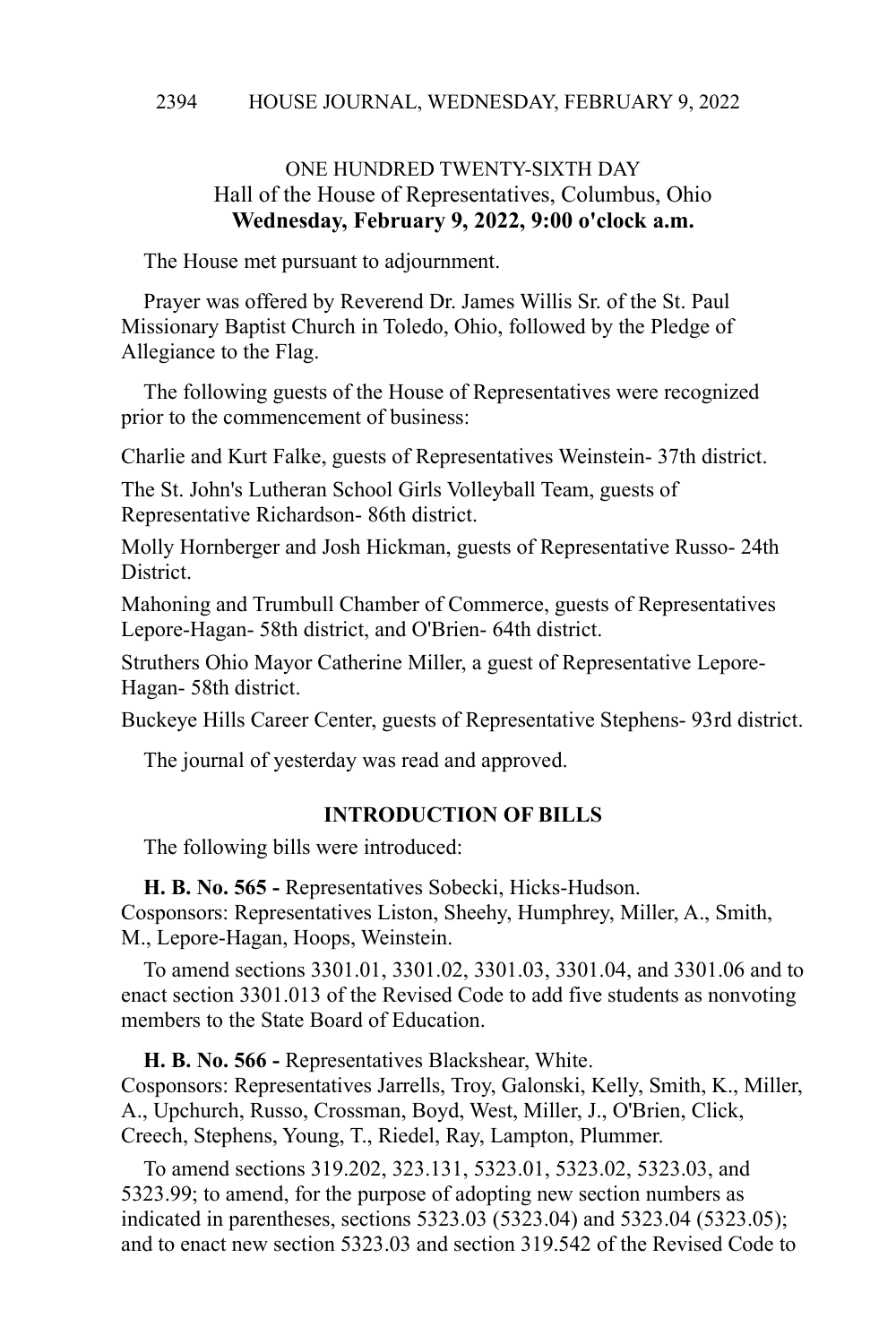require owners of vacant property to file contact information with the county auditor.

### **H. B. No. 567 -** Representatives Stewart, Brown.

Cosponsors: Representatives Smith, K., Miller, A., Humphrey, Young, T., LaRe, Lanese, Carfagna, Koehler, Fraizer, Crossman, Manning, Hillyer, Hall.

To amend section 2303.12 of the Revised Code to generally require the clerk of the court of common pleas to make available the court's general docket, including documents on each case file, on the clerk of court's web site.

**H. B. No. 568 -** Representatives Fraizer, Merrin.

To amend sections 4141.28, 5120.212, 5703.21, and 5747.18 and to enact sections 4141.163, 4141.287, 4141.288, 4141.302, 4141.34, and 4141.60 of the Revised Code to make changes to the Unemployment Compensation Law and to make an appropriation.

Said bills were considered the first time.

# **REPORTS OF STANDING AND SELECT COMMITTEES AND BILLS FOR SECOND CONSIDERATION**

Representative Liston submitted the following report:

The standing committee on Health to which was referred **H. B. No. 236**- Representatives Fraizer, Lipps, having had the same under consideration, reports it back and recommends its passage.

RE: REGULATE KRATOM PROCESSING, SALE, AND DISTRIBUTION

Representative Liston moved to amend the title as follows:

Add the names: "Lightbody, West"

P. SCOTT LIPPS ADAM HOLMES BETH LISTON ADAM C. BIRD PHIL PLUMMER
BRIAN STEWART THOMAS WEST ANDREA WHITE TOM YOUNG

TIMOTHY E. GINTER MICHELE LEPORE-HAGAN MARY LIGHTBODY SUSAN MANCHESTER

The report was agreed to.

The bill was ordered to be engrossed and placed on the calendar.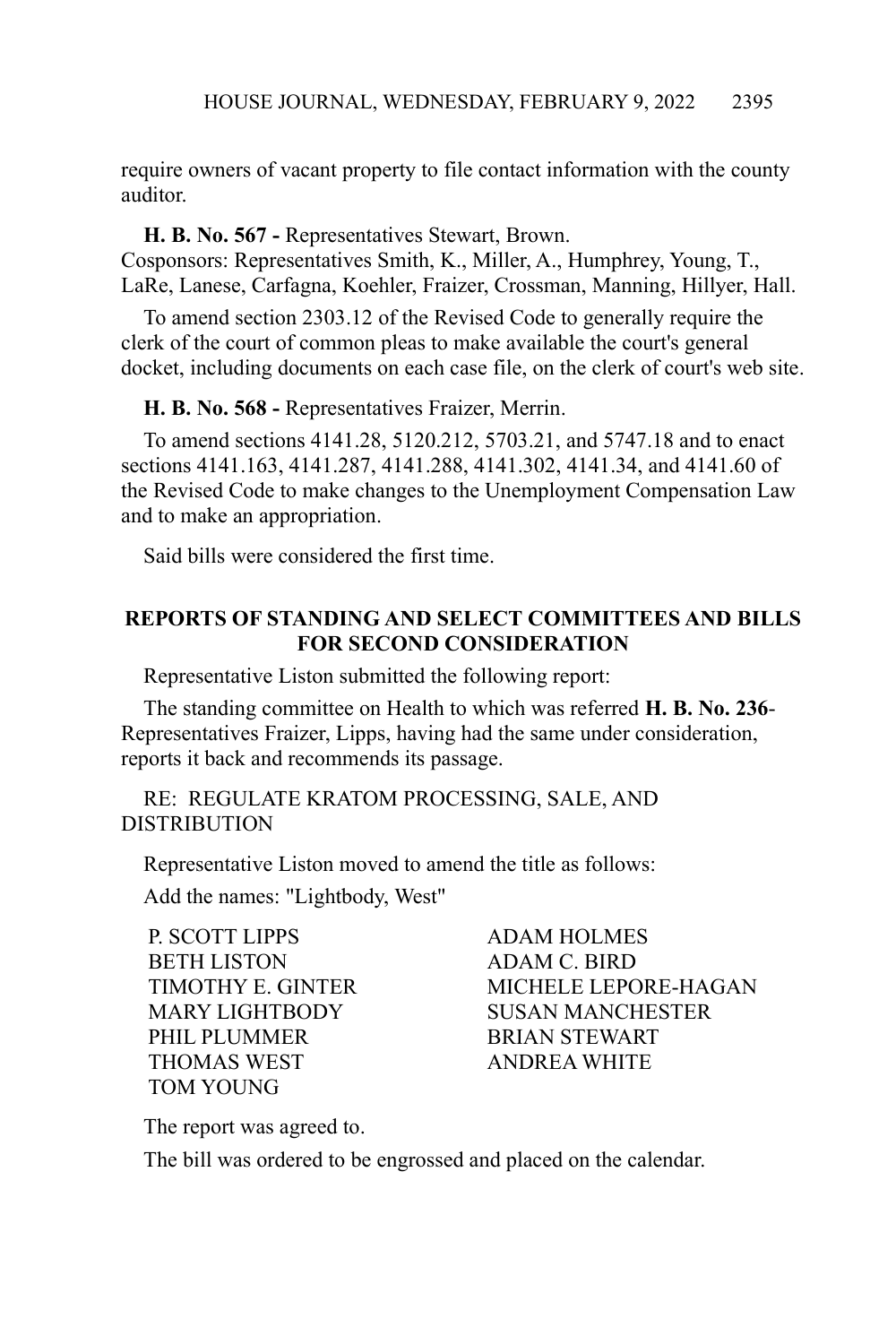Representative Liston submitted the following report:

The standing committee on Health to which was referred **S. B. No. 11**- Senator Brenner, et al., having had the same under consideration, reports it back as a substitute bill and recommends its passage.

RE: DESIGNATE CONGENITAL HEART DEFECT AWARENESS WEEK

Representative Liston moved to amend the title as follows:

Add the names: "Liston, Lightbody, West"

| <b>P. SCOTT LIPPS</b>   |
|-------------------------|
| <b>BETH LISTON</b>      |
| AL CUTRONA              |
| MICHELE LEPORE-HAGAN    |
| <b>SUSAN MANCHESTER</b> |
| <b>BRIAN STEWART</b>    |
| <b>ANDREA WHITE</b>     |
|                         |

**ADAM HOLMES** ADAM C. BIRD TIMOTHY E. GINTER MARY LIGHTBODY PHIL PLUMMER **THOMAS WEST** TOM YOUNG

The report was agreed to.

The bill was ordered to be engrossed and placed on the calendar.

Representative Brown submitted the following report:

The standing committee on Government Oversight to which was referred **S. B. No. 9**-Senators McColley, Roegner, et al., having had the same under consideration, reports it back as a substitute bill and recommends its passage.

RE: REDUCE REGULATORY RESTRICTIONS IN ADMINISTRATIVE RULES

SHANE WILKIN ANDREA WHITE TIMOTHY E. GINTER DON JONES PHIL PLUMMER
BILL SEITZ D. J. SWEARINGEN

The following members voted "NO"

RICHARD D. BROWN TAVIA GALONSKI PAULA HICKS-HUDSON BRIGID KELLY MICHAEL J. SKINDELL

The report was agreed to.

The bill was ordered to be engrossed and placed on the calendar.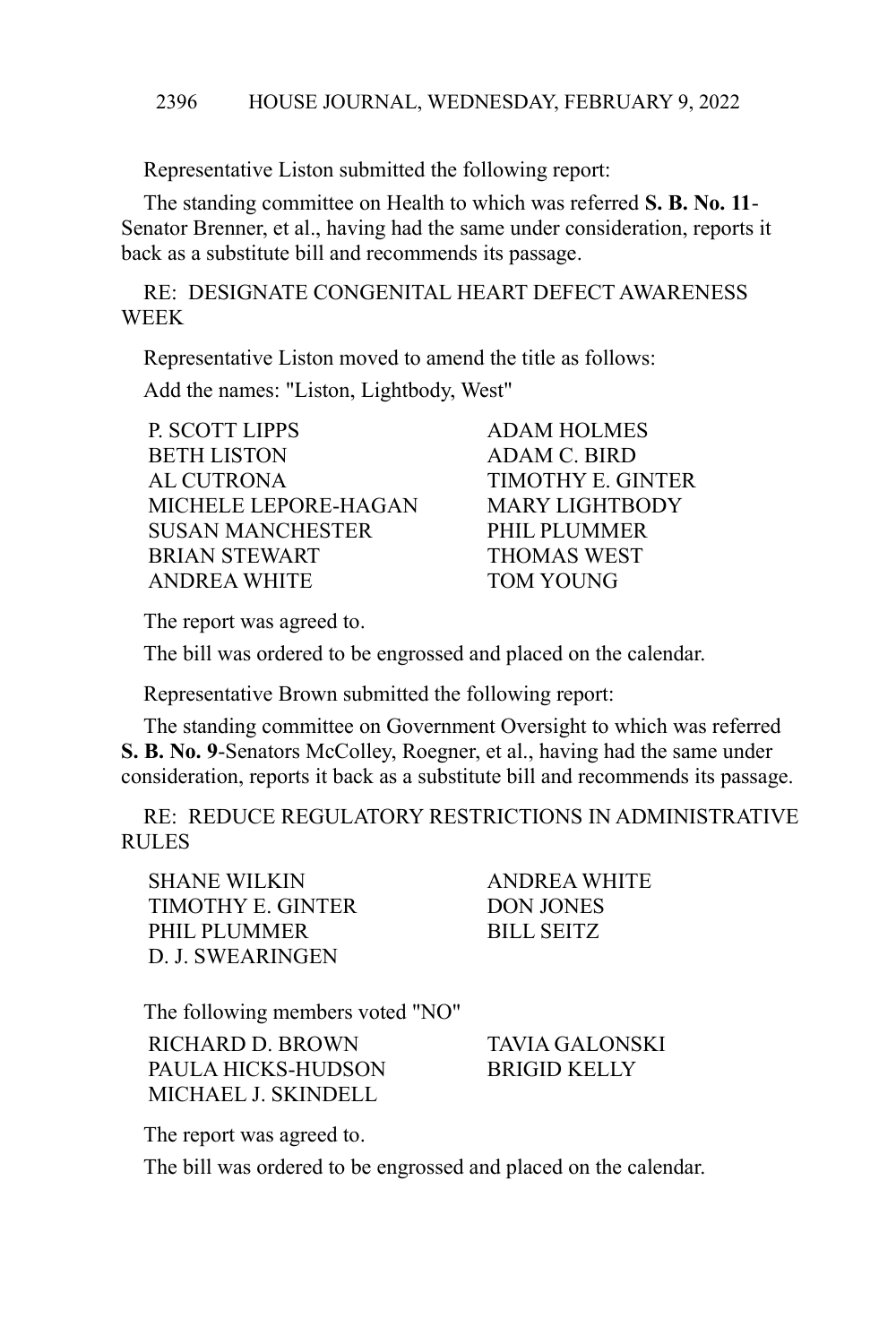Representative Brown submitted the following report:

The standing committee on Government Oversight to which was referred **H. B. No. 325**-Representative Wiggam, et al., having had the same under consideration, reports it back and recommends its passage.

RE: REGARDS EMERGENCY POWERS WHEN SUPPRESSING A RIOT; FIREARMS RIGHTS

| SHANE WILKIN  | ANDREA WHITE        |
|---------------|---------------------|
| RICK CARFAGNA | TIMOTHY E. GINTER   |
| DON JONES     | <b>PHIL PLUMMER</b> |
| BILL SEITZ-   | D. J. SWEARINGEN    |

The following members voted "NO"

RICHARD D. BROWN TAVIA GALONSKI PAULA HICKS-HUDSON BRIGID KELLY MICHAEL J. SKINDELL

The report was agreed to.

The bill was ordered to be engrossed and placed on the calendar.

Representative Sheehy submitted the following report:

The standing committee on Transportation and Public Safety to which was referred **H. B. No. 453**-Representative Jarrells, et al., having had the same under consideration, reports it back with the following amendment and recommends its passage when so amended.

RE: CREATE "RECOVERY IS BEAUTIFUL" LICENSE PLATE

Representative McClain moved to amend the title as follows:

Add the names: "Baldridge, Lepore-Hagan"

Representative McClain moved to amend as follows:

In line 127, after "Ohio)" insert ", Ohio peer recovery organizations," The motion was agreed to and the bill so amended.

BRIAN BALDRIDGE RIORDAN T. MCCLAIN MICHAEL SHEEHY JUANITA O BRENT RODNEY CREECH HARAZ N. GHANBARI THOMAS HALL MARK JOHNSON MICHELE LEPORE-HAGAN KEVIN D. MILLER JESSICA E. MIRANDA MICHAEL J. O'BRIEN BOB YOUNG

The report was agreed to.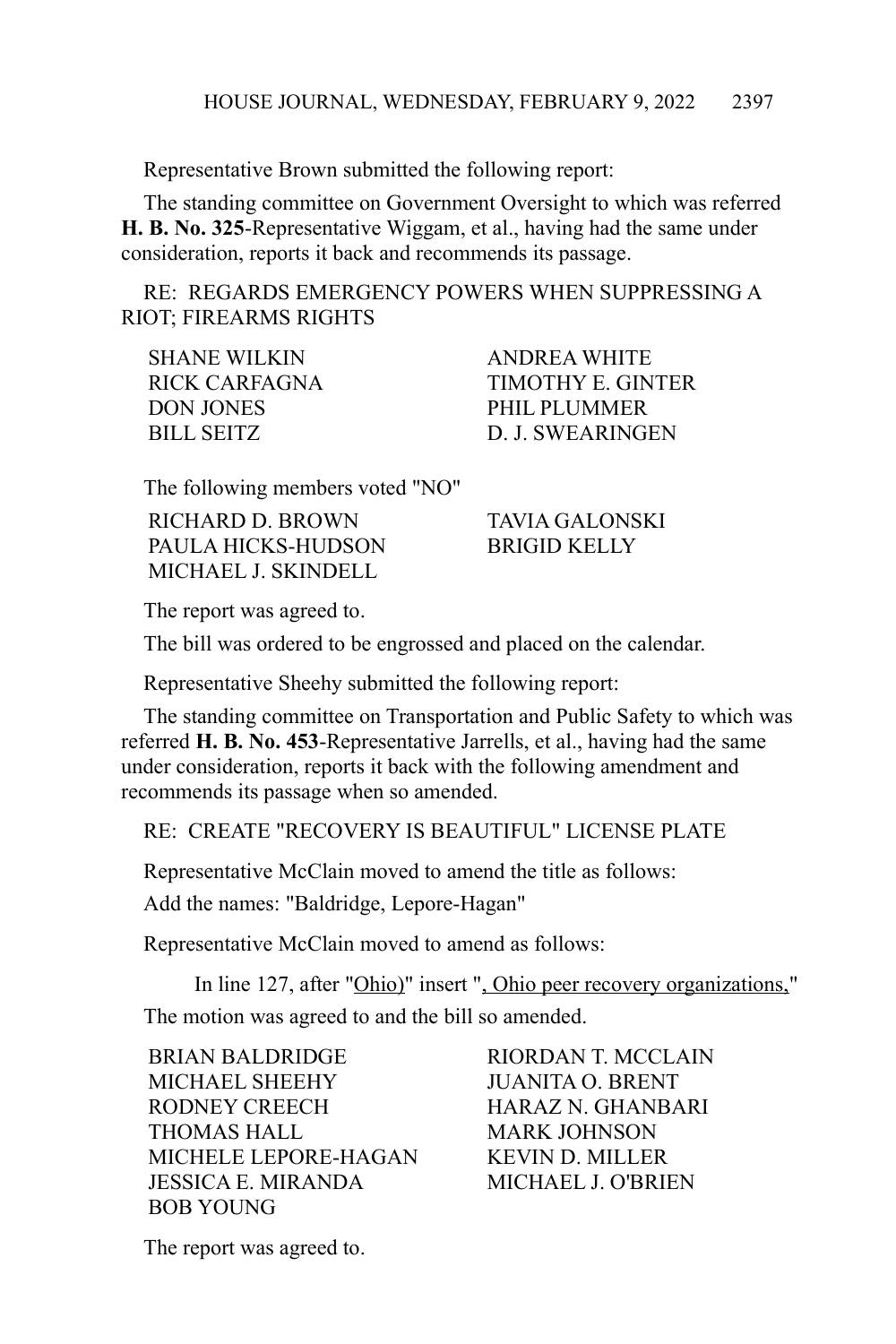The bill was ordered to be engrossed and placed on the calendar.

Representative Sheehy submitted the following report:

The standing committee on Transportation and Public Safety to which was referred **H. B. No. 502**-Representative Hall, having had the same under consideration, reports it back and recommends its passage.

RE: CREATE THE "P.A.W.S." LICENSE PLATE

Representative McClain moved to amend the title as follows:

Add the names: "Brent, Creech, Johnson, Miranda, O'Brien"

BRIAN BALDRIDGE RIORDAN T. MCCLAIN MICHAEL SHEEHY JUANITA O. BRENT RODNEY CREECH HARAZ N. GHANBARI THOMAS HALL MARK JOHNSON MICHELE LEPORE-HAGAN KEVIN D. MILLER JESSICA E. MIRANDA MICHAEL J. O'BRIEN BOB YOUNG

The report was agreed to.

The bill was ordered to be engrossed and placed on the calendar.

Representative Sheehy submitted the following report:

The standing committee on Transportation and Public Safety to which was referred **H. B. No. 527**-Representative Lipps, having had the same under consideration, reports it back and recommends its passage.

RE: CREATES THE SHRINERS LICENSE PLATE

Representative McClain moved to amend the title as follows:

Add the names: "Baldridge, Miranda, O'Brien"

BRIAN BALDRIDGE RIORDAN T. MCCLAIN MICHAEL SHEEHY JUANITA O. BRENT RODNEY CREECH HARAZ N. GHANBARI THOMAS HALL MARK JOHNSON MICHELE LEPORE-HAGAN KEVIN D. MILLER JESSICA E. MIRANDA MICHAEL J. O'BRIEN BOB YOUNG

The report was agreed to.

The bill was ordered to be engrossed and placed on the calendar.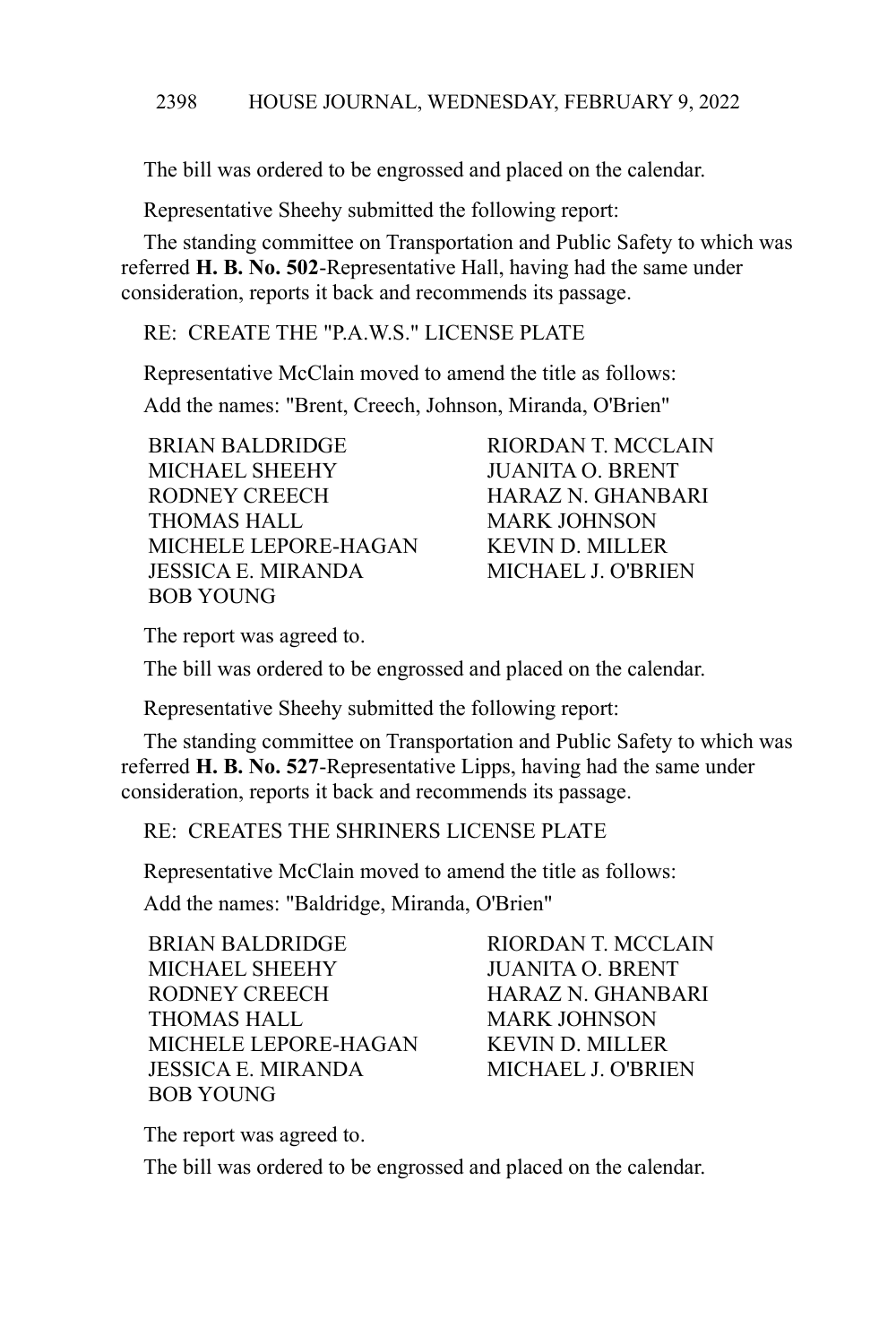Representative Miranda submitted the following report:

The standing committee on Insurance to which was referred **H. B. No. 447**- Representative Lampton, et al., having had the same under consideration, reports it back with the following amendments and recommends its passage when so amended

# RE: REGARDS WORKERS' COMPENSATION AND EMPLOYEES WHO WORK FROM HOME

Representative Lampton moved to amend as follows:

In line 1 of the title, delete "section" and insert "sections"; after "4123.01" insert ", 4123.56, and 4123.64"

In line 2 of the title, delete "and" and insert "for"

In line 3 of the title, after "home" insert "and other changes to the Workers' Compensation Law"

In line 4, delete "section" and insert "sections"; after "4123.01" insert ", 4123.56, and 4123.64"

After line 355, insert:

"**Sec. 4123.56.** (A) Except as provided in division (D) of this section, in the case of temporary disability, an employee shall receive sixty-six and two-thirds per cent of the employee's average weekly wage so long as such disability is total, not to exceed a maximum amount of weekly compensation which is equal to the statewide average weekly wage as defined in division (C) of section 4123.62 of the Revised Code, and not less than a minimum amount of compensation which is equal to thirty-three and one-third per cent of the statewide average weekly wage as defined in division (C) of section 4123.62 of the Revised Code unless the employee's wage is less than thirtythree and one-third per cent of the minimum statewide average weekly wage, in which event the employee shall receive compensation equal to the employee's full wages; provided that for the first twelve weeks of total disability the employee shall receive seventy-two per cent of the employee's full weekly wage, but not to exceed a maximum amount of weekly compensation which is equal to the lesser of the statewide average weekly wage as defined in division (C) of section 4123.62 of the Revised Code or one hundred per cent of the employee's net take-home weekly wage. In the case of a self-insuring employer, payments shall be for a duration based upon the medical reports of the attending physician. If the employer disputes the attending physician's report, payments may be terminated only upon application and hearing by a district hearing officer pursuant to division (C) of section 4123.511 of the Revised Code. Payments shall continue pending the determination of the matter, however payment shall not be made for the period when any employee has returned to work, when an employee's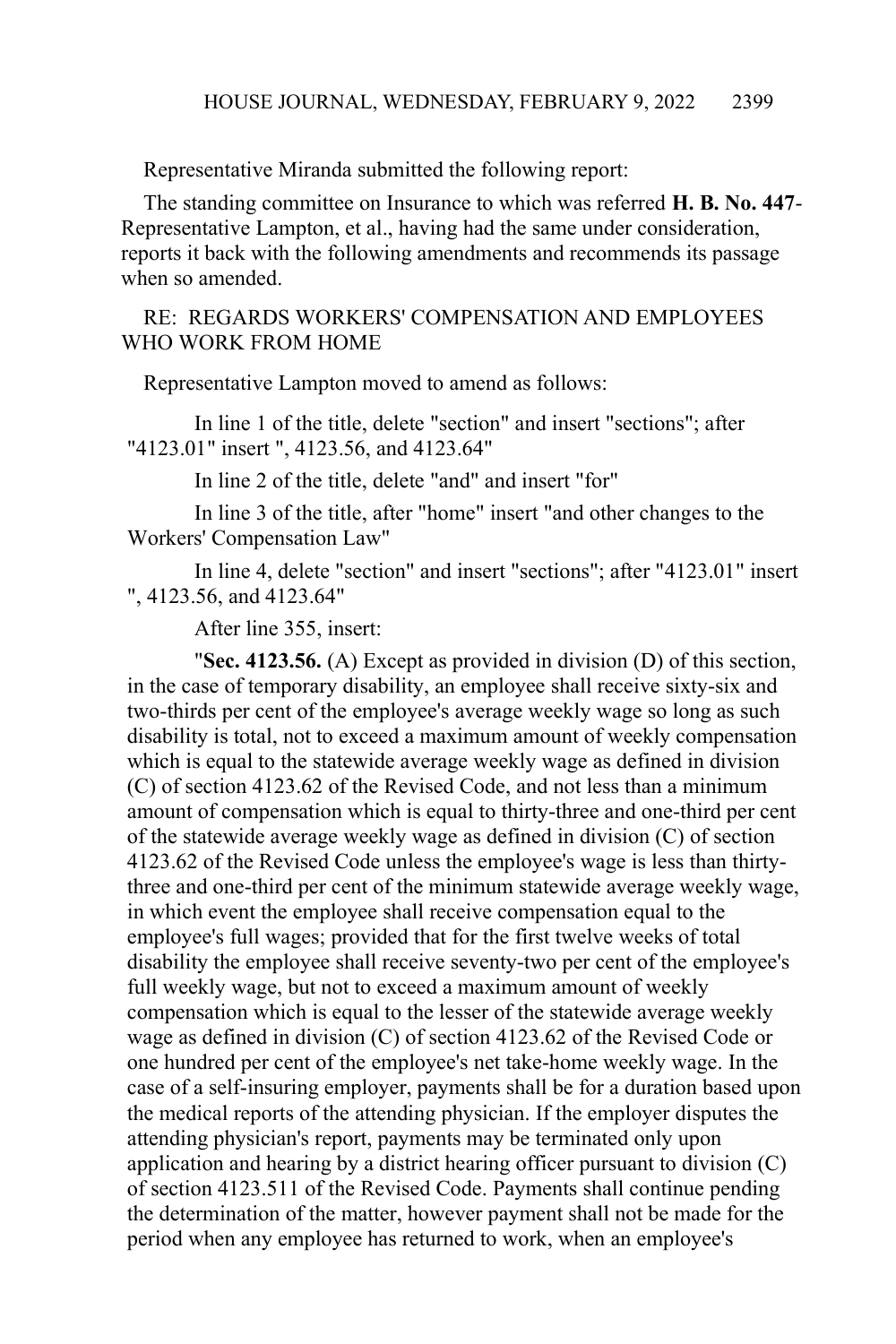treating physician has made a written statement that the employee is capable of returning to the employee's former position of employment, when work within the physical capabilities of the employee is made available by the employer or another employer, or when the employee has reached the maximum medical improvement. Where the employee is capable of work activity, but the employee's employer is unable to offer the employee any employment, the employee shall register with the director of job and family services, who shall assist the employee in finding suitable employment. The termination of temporary total disability, whether by order or otherwise, does not preclude the commencement of temporary total disability at another point in time if the employee again becomes temporarily totally disabled.

After two hundred weeks of temporary total disability benefits, the medical section of the bureau of workers' compensation shall-may schedule the claimant for an examination for an evaluation to determine whether or not the temporary disability has become permanent. A self-insuring employer shall notify the bureau immediately after payment of two hundred weeks of temporary total disability and. The self-insuring employer may request that the bureau schedule the claimant for such an examination to determine whether the temporary disability has become permanent.

When the employee is awarded compensation for temporary total disability for a period for which the employee has received benefits under Chapter 4141. of the Revised Code, the bureau shall pay an amount equal to the amount received from the award to the director of job and family services and the director shall credit the amount to the accounts of the employers to whose accounts the payment of benefits was charged or is chargeable to the extent it was charged or is chargeable.

If any compensation under this section has been paid for the same period or periods for which temporary nonoccupational accident and sickness insurance is or has been paid pursuant to an insurance policy or program to which the employer has made the entire contribution or payment for providing insurance or under a nonoccupational accident and sickness program fully funded by the employer, except as otherwise provided in this division compensation paid under this section for the period or periods shall be paid only to the extent by which the payment or payments exceeds the amount of the nonoccupational insurance or program paid or payable. Offset of the compensation shall be made only upon the prior order of the bureau or industrial commission or agreement of the claimant. If an employer provides supplemental sick leave benefits in addition to temporary total disability compensation paid under this section, and if the employer and an employee agree in writing to the payment of the supplemental sick leave benefits, temporary total disability benefits may be paid without an offset for those supplemental sick leave benefits.

As used in this division, "net take-home weekly wage" means the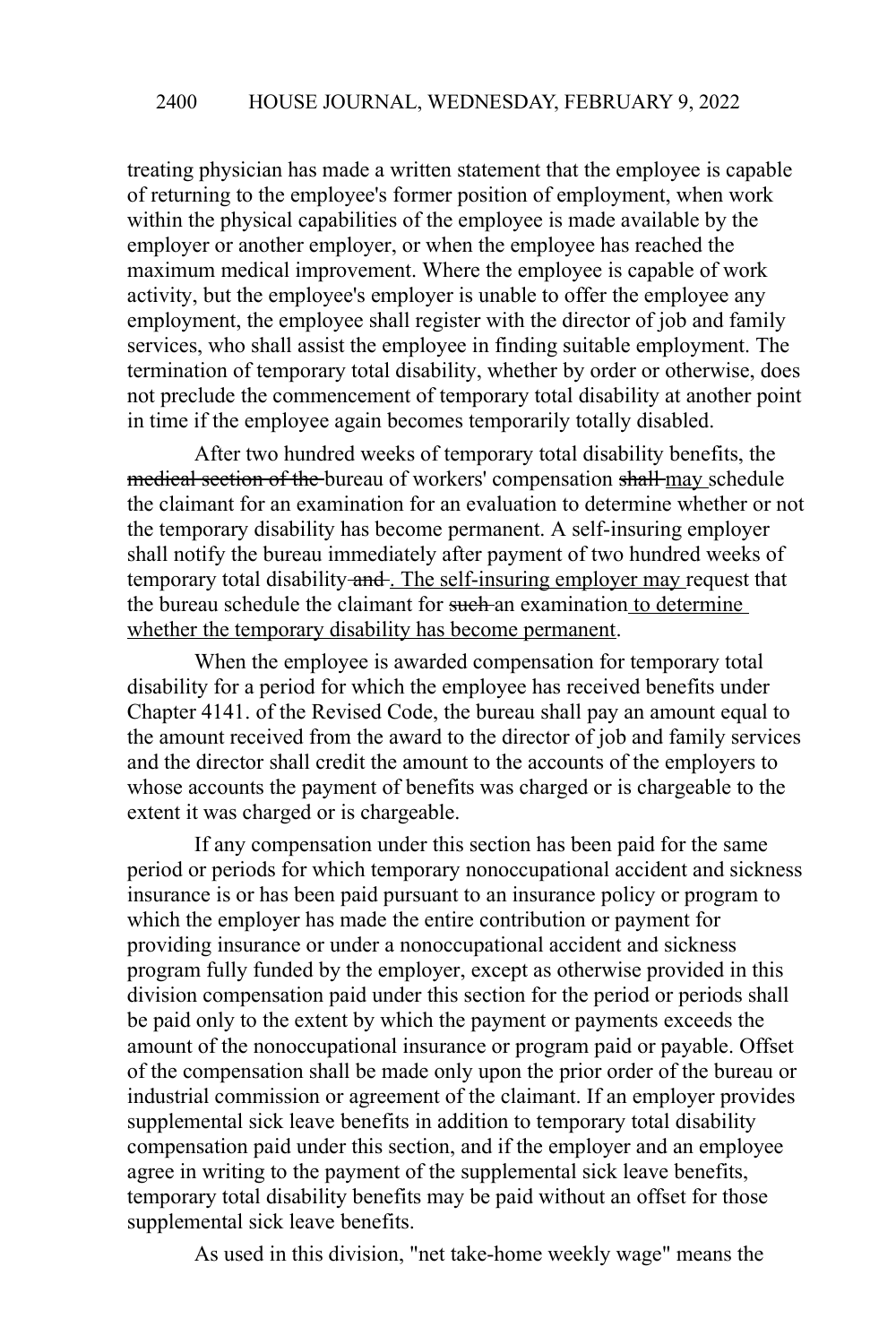amount obtained by dividing an employee's total remuneration, as defined in section 4141.01 of the Revised Code, paid to or earned by the employee during the first four of the last five completed calendar quarters which immediately precede the first day of the employee's entitlement to benefits under this division, by the number of weeks during which the employee was paid or earned remuneration during those four quarters, less the amount of local, state, and federal income taxes deducted for each such week.

(B)(1) If an employee in a claim allowed under this chapter suffers a wage loss as a result of returning to employment other than the employee's former position of employment due to an injury or occupational disease, the employee shall receive compensation at sixty-six and two-thirds per cent of the difference between the employee's average weekly wage and the employee's present earnings not to exceed the statewide average weekly wage. The payments may continue for up to a maximum of two hundred weeks, but the payments shall be reduced by the corresponding number of weeks in which the employee receives payments pursuant to division (A)(2) of section 4121.67 of the Revised Code.

(2) If an employee in a claim allowed under this chapter suffers a wage loss as a result of being unable to find employment consistent with the employee's disability resulting from the employee's injury or occupational disease, the employee shall receive compensation at sixty-six and two-thirds per cent of the difference between the employee's average weekly wage and the employee's present earnings, not to exceed the statewide average weekly wage. The payments may continue for up to a maximum of fifty-two weeks. The first twenty-six weeks of payments under division (B)(2) of this section shall be in addition to the maximum of two hundred weeks of payments allowed under division (B)(1) of this section. If an employee in a claim allowed under this chapter receives compensation under division (B)(2) of this section in excess of twenty-six weeks, the number of weeks of compensation allowable under division (B)(1) of this section shall be reduced by the corresponding number of weeks in excess of twenty-six, and up to fifty-two, that is allowable under division (B)(1) of this section.

(3) The number of weeks of wage loss payable to an employee under divisions (B)(1) and (2) of this section shall not exceed two hundred and twenty-six weeks in the aggregate.

(C) In the event an employee of a professional sports franchise domiciled in this state is disabled as the result of an injury or occupational disease, the total amount of payments made under a contract of hire or collective bargaining agreement to the employee during a period of disability is deemed an advanced payment of compensation payable under sections 4123.56 to 4123.58 of the Revised Code. The employer shall be reimbursed the total amount of the advanced payments out of any award of compensation made pursuant to sections 4123.56 to 4123.58 of the Revised Code.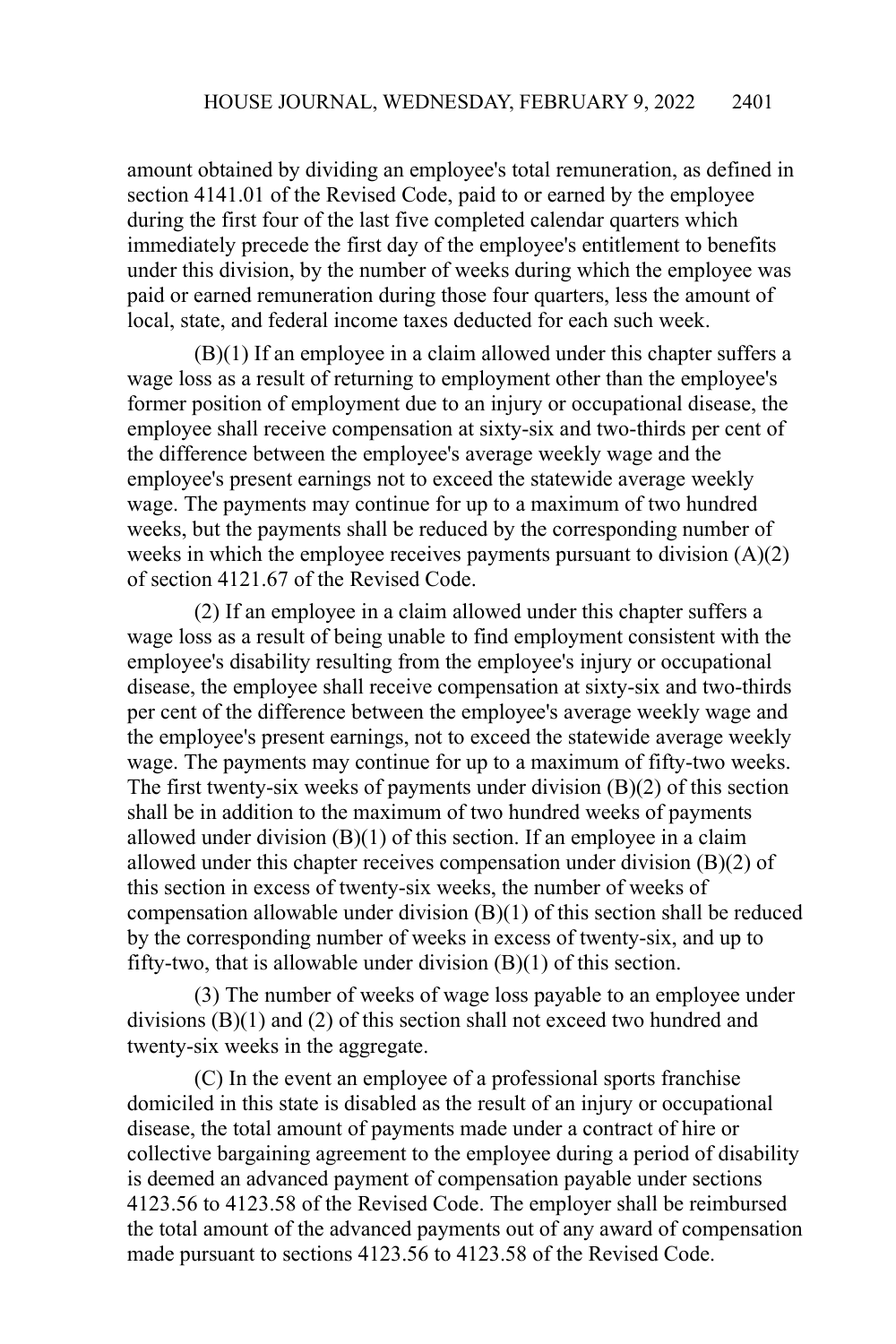#### HOUSE JOURNAL, WEDNESDAY, FEBRUARY 9, 2022 2402

(D) If an employee receives temporary total disability benefits pursuant to division (A) of this section and social security retirement benefits pursuant to the "Social Security Act," the weekly benefit amount under division (A) of this section shall not exceed sixty-six and two-thirds per cent of the statewide average weekly wage as defined in division (C) of section 4123.62 of the Revised Code.

(E) If an employee is eligible for compensation under division (A) of this section, but the employee's full weekly wage has not been determined at the time payments are to commence under division (H) of section 4123.511 of the Revised Code, the employee shall receive thirty-three and one-third per cent of the statewide average weekly wage as defined in division (C) of section 4123.62 of the Revised Code. On determination of the employee's full weekly wage, the compensation an employee receives shall be adjusted pursuant to division (A) of this section.

If the amount of compensation an employee receives under this division is greater than the adjusted amount the employee receives under division (A) of this section that is based on the employee's full weekly wage, the excess amount shall be recovered in the manner provided in division  $(K)$ of section 4123.511 of the Revised Code. If the amount of compensation an employee receives under this division is less than the adjusted amount the employee receives under that division that is based on the employee's full weekly wage, the employee shall receive the difference between those two amounts.

(F) If an employee is unable to work or suffers a wage loss as the direct result of an impairment arising from an injury or occupational disease, the employee is entitled to receive compensation under this section, provided the employee is otherwise qualified. If an employee is not working or has suffered a wage loss as the direct result of reasons unrelated to the allowed injury or occupational disease, the employee is not eligible to receive compensation under this section. It is the intent of the general assembly to supersede any previous judicial decision that applied the doctrine of voluntary abandonment to a claim brought under this section.

**Sec. 4123.64.** (A) The administrator of workers' compensation, under special circumstances, and when the same is deemed advisable for the purpose of rendering the injured or disabled employee financial relief or for the purpose of furthering histhe injured or disabled employee's rehabilitation, may commute payments of compensation or benefits to one or more lumpsum payments.

(B) The administrator shall adopt rules which set forth the policy for awarding lump sum payments. The rules shall:

(1) Enumerate the allowable purposes for payments and the conditions for making such awards;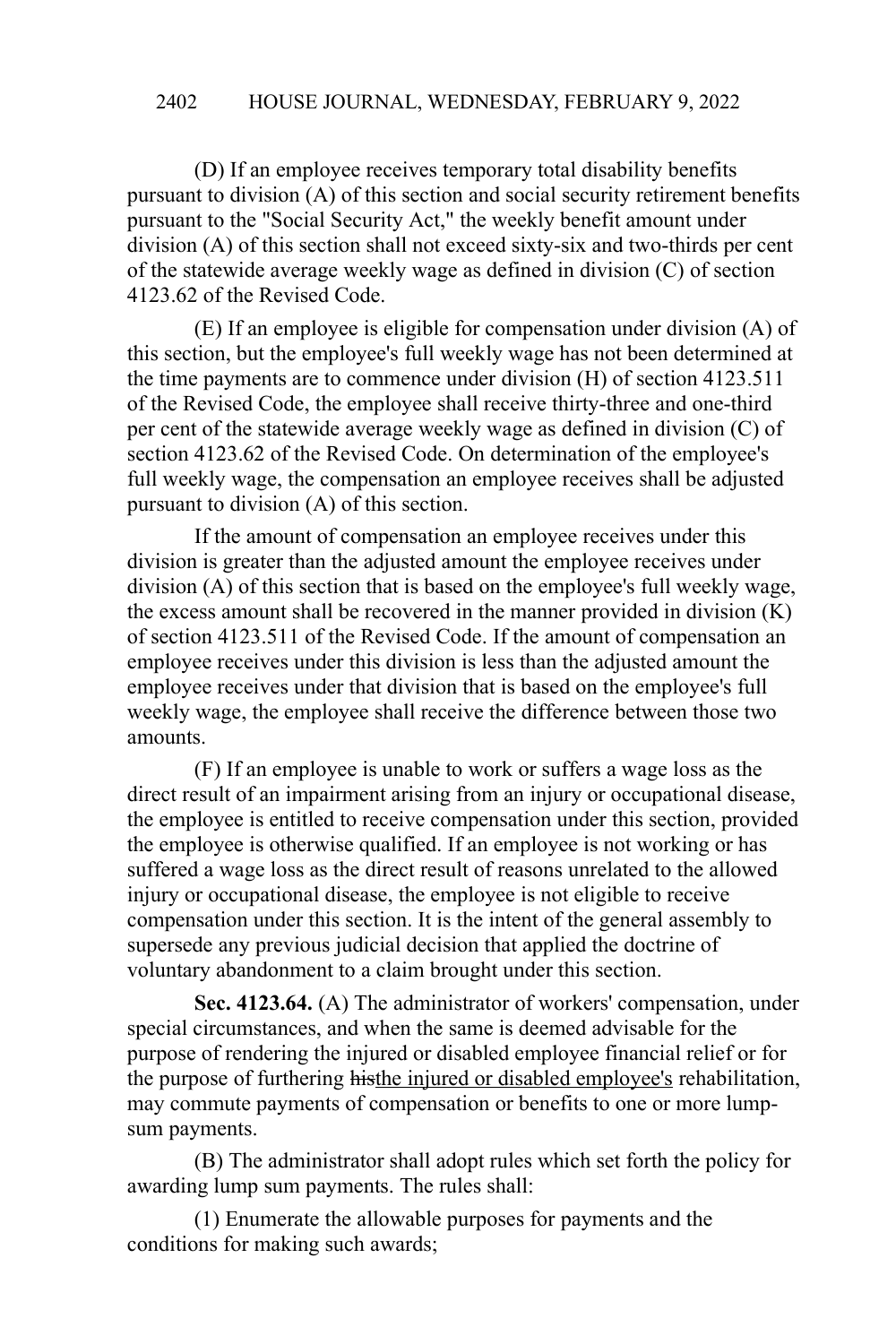(2) Enumerate the maximum reduction in compensation allowable;

(3) Enumerate the documentation necessary to award a lump-sum payment;

(4) Require that all checks include the claimant as a payee, except where the check is for the payment of attorney's fees in accordance with section 4123.06 of the Revised Code, in which case the attorney shall be named as the only payee on the check;

(5) Require a fully completed and current application-includingnotary and seal; and

(6) Specify procedures to make a claimant aware of the reduction in amount of compensation which will occur.

(C) An order of the administrator issued under this section is appealable pursuant to section 4123.511 of the Revised Code but is not appealable to court under section 4123.512 of the Revised Code."

In line 356, delete "section" and insert "sections"; after "4123.01" insert ", 4123.56, and 4123.64"

In line 357, delete "is" and insert "are"

The motion was agreed to and the bill so amended.

Representative Cross moved to amend as follows:

In line 273, delete "employment necessarily exposes the"

Delete line 274

In line 275, delete "of"; after "disability" insert "was caused by a special hazard of the employee's employment activity"

In line 276, after "The" insert "employee's"

The motion was agreed to and the bill so amended.

| THOMAS E. BRINKMAN JR. | <b>BRIAN E. LAMPTON</b>   |
|------------------------|---------------------------|
| JESSICA E. MIRANDA     | <b>KRISTIN BOGGS</b>      |
| JON CROSS              | <b>BILL DEAN</b>          |
| <b>MARK FRAIZER</b>    | <b>KRIS JORDAN</b>        |
| <b>JEFF LARE</b>       | THOMAS F. PATTON          |
| <b>JASON STEPHENS</b>  | <b>BRIDE ROSE SWEENEY</b> |

The report was agreed to.

The bill was ordered to be engrossed and placed on the calendar.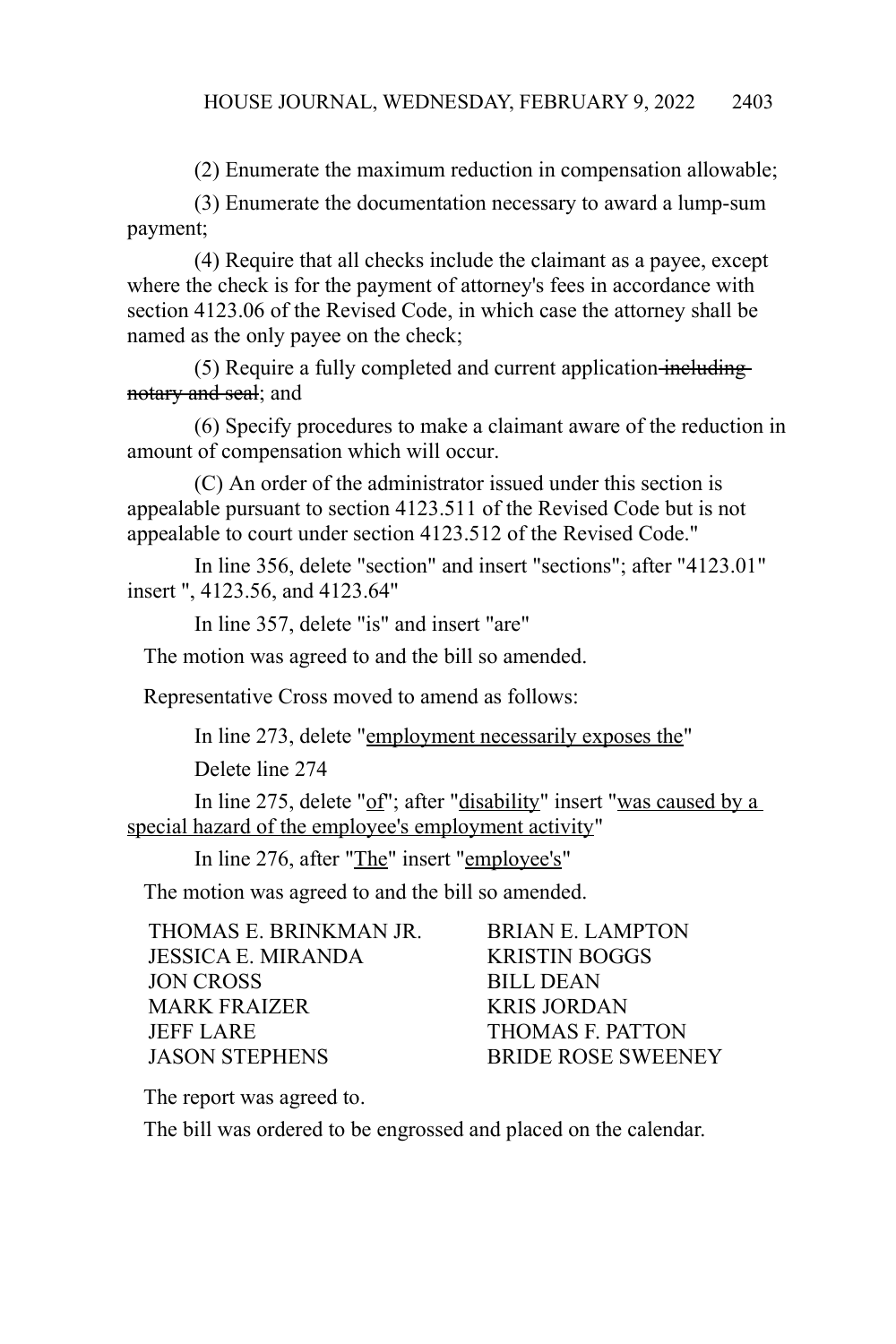Representative Brown submitted the following report:

The standing committee on Government Oversight to which was referred **H. B. No. 376**-Representatives Carfagna, Hall, et al., having had the same under consideration, reports it back as a substitute bill and recommends its passage.

RE: ENACT OHIO PERSONAL PRIVACY ACT

| <b>SHANE WILKIN</b> | ANDREA WHITE      |
|---------------------|-------------------|
| CINDY ABRAMS        | RICK CARFAGNA     |
| TIMOTHY E. GINTER   | <b>DON JONES</b>  |
| PHIL PLUMMER        | <b>BILL SEITZ</b> |

The following members voted "NO"

RICHARD D. BROWN TAVIA GALONSKI PAULA HICKS-HUDSON BRIGID KELLY MICHAEL J. SKINDELL

The report was agreed to.

The bill was ordered to be engrossed and placed on the calendar.

# **MOTIONS AND RESOLUTIONS**

Representative Russo reported for the Rules and Reference committee recommending that the following House Resolution be read and approved:

**H. R. No. 184** - **Speaker Cupp, Representatives Russo, Hicks-Hudson, Abrams, Baldridge, Bird, Blackshear, Boggs, Boyd, Brent, Brinkman, Brown, Callender, Carfagna, Carruthers, Click, Creech, Cross, Crossman, Cutrona, Dean, Denson, Edwards, Ferguson, Fowler Arthur, Fraizer, Galonski, Ghanbari, Ginter, Grendell, Gross, Hall, Hillyer, Holmes, Hoops, Humphrey, Ingram, Jarrells, John, Johnson, Jones, Jordan, Kelly, Kick, Koehler, Lampton, Lanese, LaRe, Leland, Lepore-Hagan, Lightbody, Lipps, Liston, Loychik, Manchester, Manning, McClain, Merrin, Miller, A., Miller, J., Miller, K., Miranda, O'Brien, Oelslager, Patton, Pavliga, Plummer, Powell, Ray, Richardson, Riedel, Robinson, Roemer, Schmidt, Seitz, Sheehy, Skindell, Smith, K., Smith, M., Sobecki, Stein, Stephens, Stewart, Stoltzfus, Swearingen, Sweeney, Sykes, Troy, Upchurch, Vitale, Weinstein, West, White, Wiggam, Wilkin, Young, B., Young, T., Zeltwanger**

In memory of Edna Brown.

/s/ROBERT R. CUPP Robert R. Cupp, Chair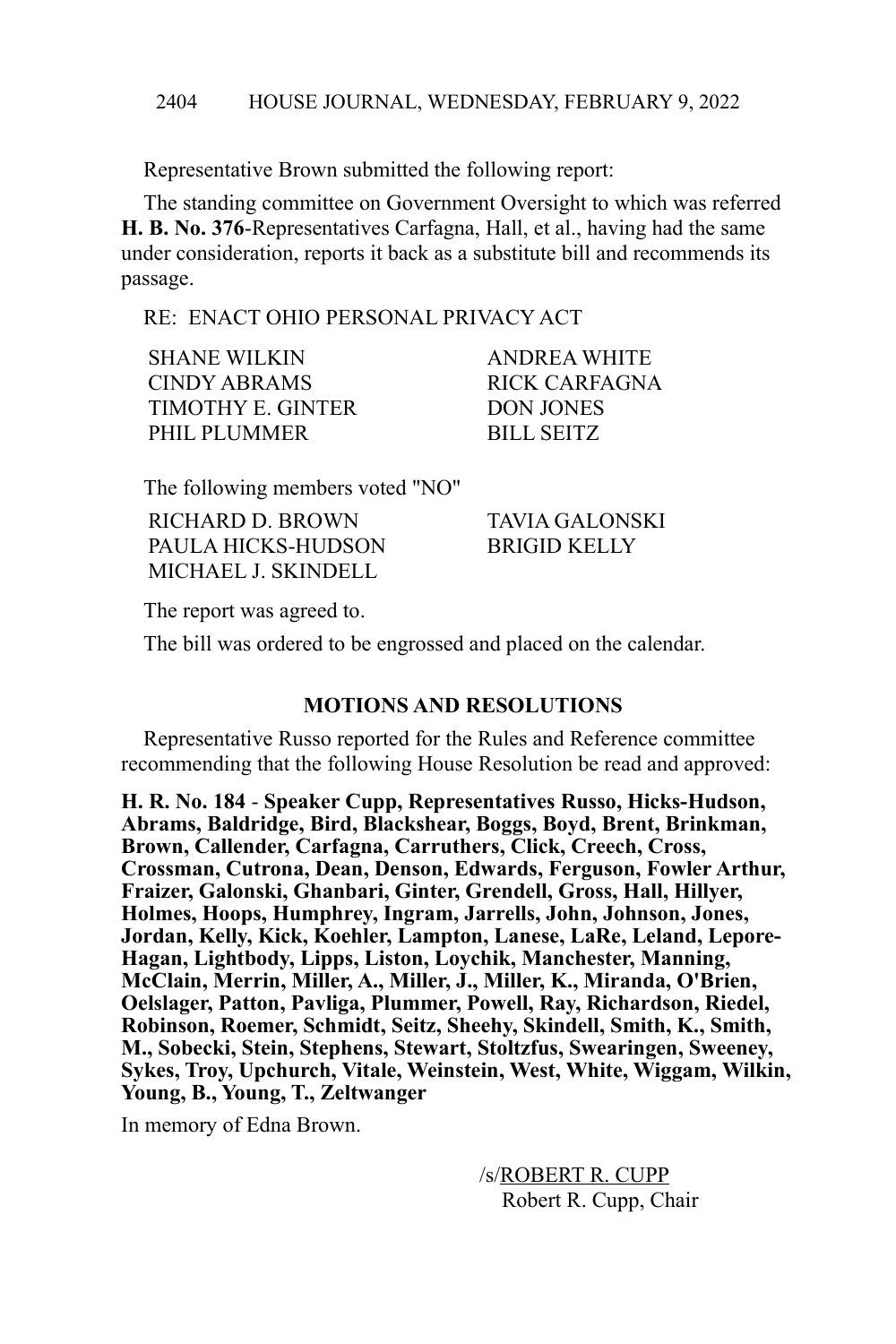Representative Ginter moved that the Rules and Reference committee report on resolutions be agreed to and that the resolution contained therein be brought up for immediate adoption, read in full, and spread upon the pages of the journal.

The motion was agreed to without objection.

The question being on the adoption of the resolution, reading as follows:

**H. R. No. 184**-Speaker Cupp, Representatives Russo, Hicks-Hudson, Abrams, Baldridge, Bird, Blackshear, Boggs, Boyd, Brent, Brinkman, Brown, Callender, Carfagna, Carruthers, Click, Creech, Cross, Crossman, Cutrona, Dean, Denson, Edwards, Ferguson, Fowler Arthur, Fraizer, Galonski, Ghanbari, Ginter, Grendell, Gross, Hall, Hillyer, Holmes, Hoops, Humphrey, Ingram, Jarrells, John, Johnson, Jones, Jordan, Kelly, Kick, Koehler, Lampton, Lanese, LaRe, Leland, Lepore-Hagan, Lightbody, Lipps, Liston, Loychik, Manchester, Manning, McClain, Merrin, Miller, A., Miller, J., Miller, K., Miranda, O'Brien, Oelslager, Patton, Pavliga, Plummer, Powell, Ray, Richardson, Riedel, Robinson, Roemer, Schmidt, Seitz, Sheehy, Skindell, Smith, K., Smith, M., Sobecki, Stein, Stephens, Stewart, Stoltzfus, Swearingen, Sweeney, Sykes, Troy, Upchurch, Vitale, Weinstein, West, White, Wiggam, Wilkin, Young, B., Young, T., Zeltwanger.

In memory of Edna Brown.

WHEREAS, The members of the House of Representatives of the 134th General Assembly of Ohio offer our sincere condolences to the family and friends of Edna Brown on the sorrowful occasion of her passing; and

WHEREAS, Although there are no words to ease the sadness now felt, surely there is solace in having been touched by such an outstanding human being as Edna Brown. As a member of the Ohio General Assembly, she represented the 48th House District for nine years and the 11th Senate District for eight years, having held the office of minority whip, and she brought to these bodies a wealth of experience gained as an employee of the City of Toledo and a member of the Toledo City Council. Clearly, she garnered enduring respect and genuine admiration from legislators and staff regardless of political affiliation, and her passion for community service was always evident in her approach to her public life; and

WHEREAS, Edna Brown left an indelible impression on the people whose lives she touched, and she will long be remembered as a spirited individual who contributed immeasurably to the world around her. Indeed, she was instrumental to the success of numerous projects and initiatives, and she demonstrated an unwavering commitment to her profession and her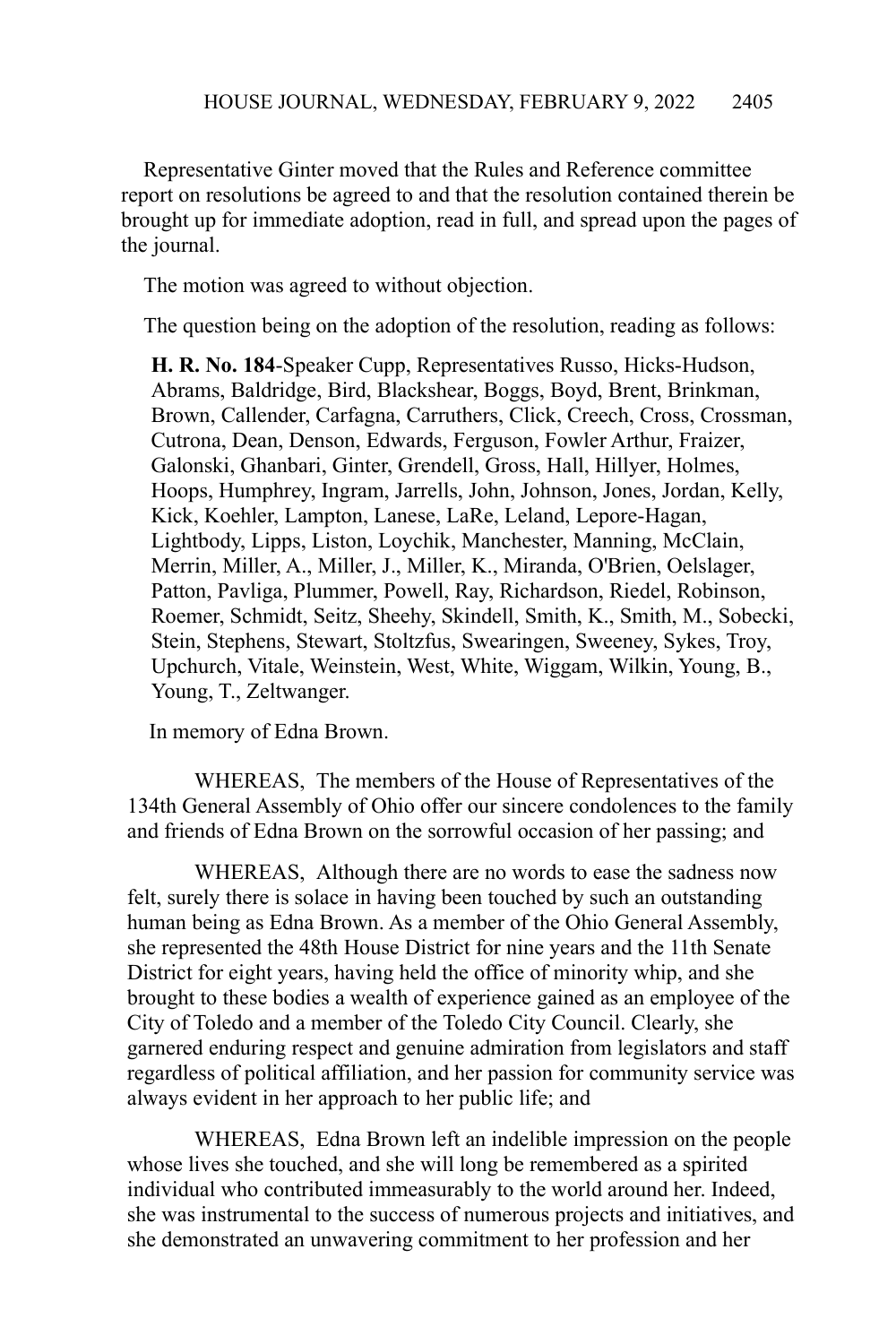community; and

WHEREAS, Edna Brown's concern for improving the quality of life in our society was clearly evident in in her contributions to her family and friends. A devoted wife to her husband, the late Willie, a loving mother to her four daughters, Linda, Cathy, Christine, and the late Carol, and a doting grandmother to her many grandchildren and great-grandchildren, she thrived in the circle of her loved ones, and she amply demonstrated how very much a conscientious and industrious person could accomplish; therefore be it

RESOLVED, That we, the members of the House of Representatives of the 134th General Assembly of Ohio, in adopting this Resolution, salute the memory of a truly great woman who was a pillar of her community, Edna Brown and; and be it further

RESOLVED, That the Clerk of the House of Representatives transmit a duly authenticated copy of this Resolution to the family of Edna Brown.

The resolution was adopted.

Representative Jones moved that majority party members asking leave to be absent or absent the week of Wednesday, February 9, 2022, be excused, so long as a written request is on file in the majority leadership offices.

The motion was agreed to.

Representative Miranda moved that minority party members asking leave to be absent or absent the week of Wednesday, February 9, 2022, be excused, so long as a written request is on file in the minority leadership offices.

The motion was agreed to.

#### **BILLS FOR THIRD CONSIDERATION**

**H. B. No. 161**-Representative Lampton.

Cosponsors: Representatives Lipps, Ray, Merrin, Ginter, Ghanbari, Young, T., Riedel, Click, Schmidt.

To amend section 2903.41 of the Revised Code to include certain child abuse-related offenses in the violent offender database and to name the act Jacob's Law, was taken up for consideration the third time.

The question being, "Shall the bill pass?"

The yeas and nays were taken and resulted – yeas 89, nays 4, as follows:

Those who voted in the affirmative were: Representatives

| Abrams    | Baldridge    | <b>Bird</b>     | <b>Blackshear</b> |
|-----------|--------------|-----------------|-------------------|
| Boggs     | <b>Brent</b> | <b>Brinkman</b> | <b>Brown</b>      |
| Callender | Carfagna     | Carruthers      | Click             |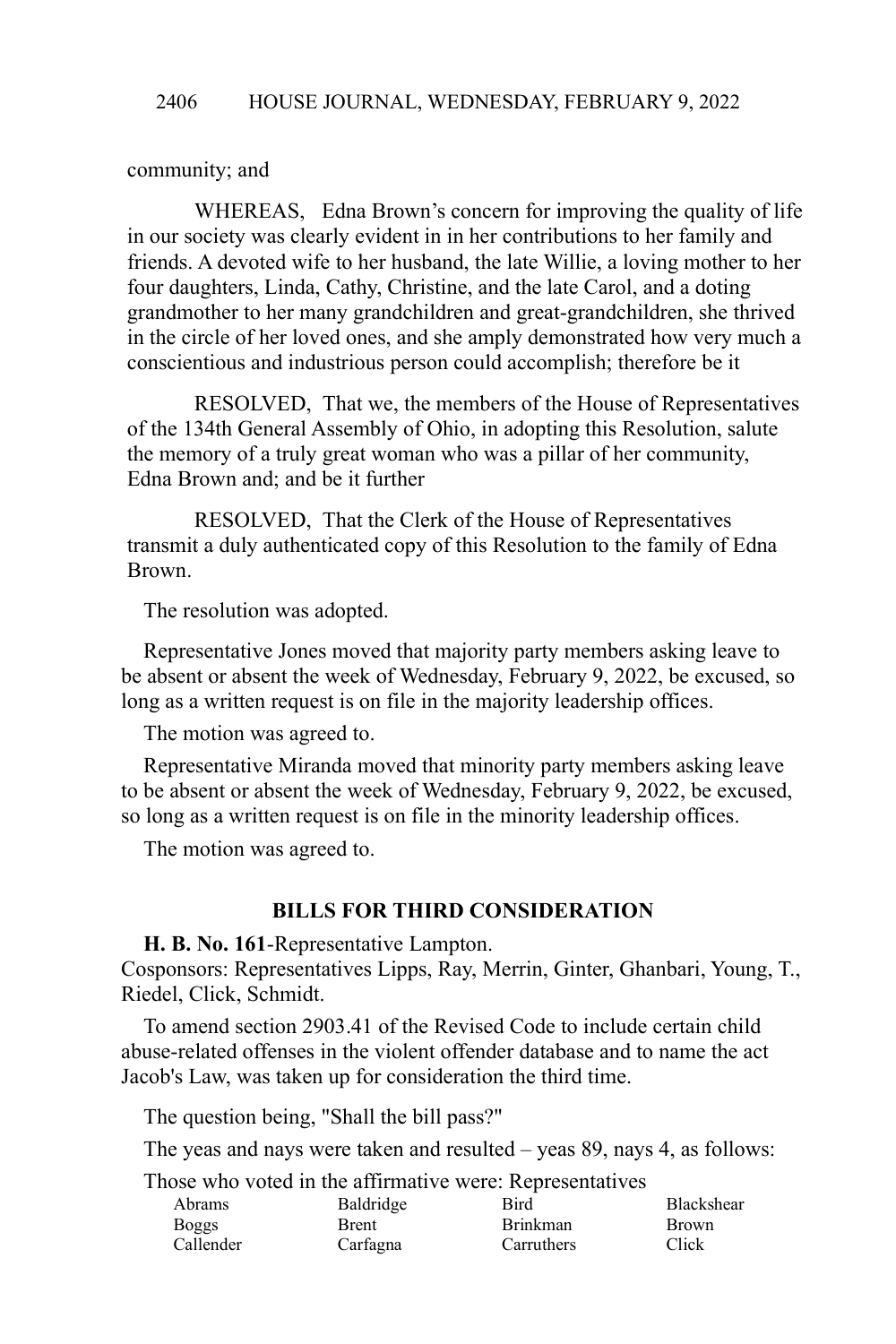| Creech        | Cross           | Crossman     | Cutrona    |
|---------------|-----------------|--------------|------------|
| Dean          | Denson          | Edwards      | Ferguson   |
| Fowler Arthur | Fraizer         | Galonski     | Ghanbari   |
| Ginter        | Gross           | Hall         | Hillyer    |
| Holmes        | Hoops           | Ingram       | Jarrells   |
| John          | Johnson         | Jones        | Jordan     |
| Kelly         | Kick            | Lampton      | Lanese     |
| LaRe          | Leland          | Lepore-Hagan | Lightbody  |
| Lipps         | Loychik         | Manchester   | Manning    |
| McClain       | Merrin          | Miller, A.   | Miller, J. |
| Miller, K.    | Miranda         | O'Brien      | Oelslager  |
| Patton        | Pavliga         | Plummer      | Powell     |
| Ray           | Richardson      | Riedel       | Robinson   |
| Roemer        | Russo           | Schmidt      | Seitz      |
| Sheehy        | Smith, K.       | Smith, M.    | Sobecki    |
| Stein         | <b>Stephens</b> | Stewart      | Stoltzfus  |
| Swearingen    | Sweeney         | Troy         | Upchurch   |
| Vitale        | Weinstein       | West         | White      |
| Wiggam        | Wilkin          | Young, B.    | Young, T.  |
|               |                 |              | Cupp-89    |

Representatives Hicks-Hudson, Humphrey, Liston, and Skindell voted in the negative-4.

The bill passed.

Representative Lampton moved to amend the title as follows:

Add the names: "Abrams, Baldridge, Brent, Brown, Carfagna, Carruthers, Creech, Fraizer, Gross, Hall, Hillyer, Holmes, Hoops, John, Johnson, Jones, Lanese, LaRe, Leland, Lightbody, Loychik, Miller, A., Miller, J., Miller, K., O'Brien, Oelslager, Patton, Pavliga, Richardson, Robinson, Sheehy, Smith, M., Sobecki, Stein, Swearingen, Troy, Upchurch, Wilkin, Speaker Cupp."

The motion was agreed to and the title so amended.

The title as amended was agreed to.

**Sub. H. B. No. 166**-Representatives Boggs, Carfagna.

Cosponsors: Representatives Russo, Leland, Brown, Ghanbari, O'Brien, Sweeney, Seitz, Weinstein, Lightbody, Gross, Smith, K., Young, T., Liston, Plummer, Miranda, Galonski, Crossman, Crawley, Miller, J., Sheehy, White.

To amend sections 181.21, 2152.13, 2152.14, 2901.011, 2929.01, 2929.14, 2929.144, 2929.19, 2930.16, 2945.37, 2945.401, 2949.08, 2951.03, 2953.07, 2967.14, 2967.191, 2967.193, 2967.271, 5120.021, 5120.038, 5120.113, 5120.66, and 5149.04; to enact new section 2953.08 and section 181.26; and to repeal section 2953.08 of the Revised Code to modify the Criminal Sentencing Law with respect to non-life felony indefinite sentencing, to modify the process for felony appeals as a matter of right, to modify the Corrections Law regarding a Department of Rehabilitation and Correction reentry program for certain offenders, maximum workload and caseload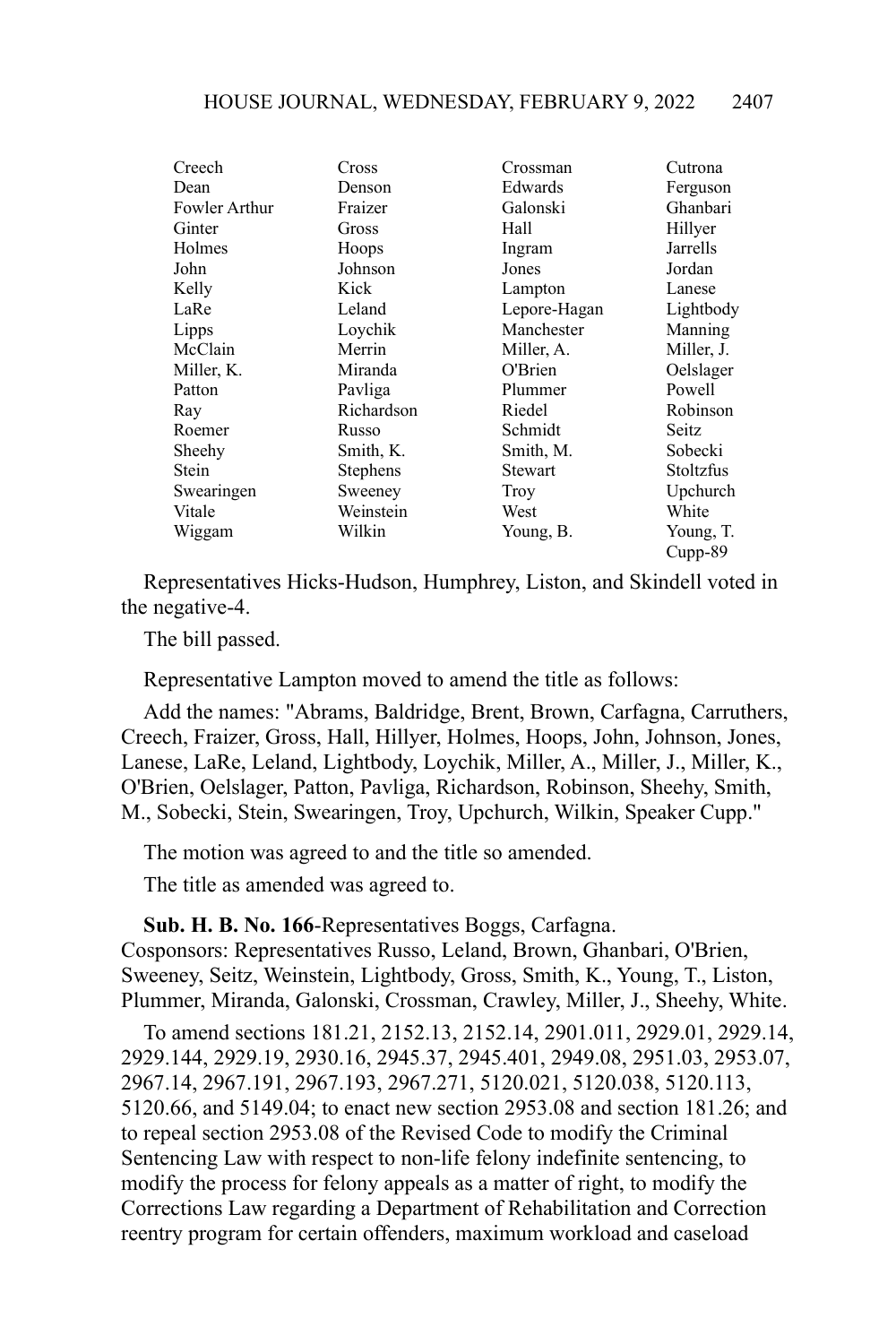#### HOUSE JOURNAL, WEDNESDAY, FEBRUARY 9, 2022 2408

standards for parole and field officers, GPS monitoring of offenders released from prison, and entry into LEADS of specified information about GPSmonitored offenders, and to require the Ohio Criminal Sentencing Commission to appoint an Offender Supervision Study Committee, was taken up for consideration the third time.

The question being, "Shall the bill pass?"

The yeas and nays were taken and resulted – yeas 92, nays 1, as follows:

|              |              | Those who voted in the affirmative were: Representatives |              |
|--------------|--------------|----------------------------------------------------------|--------------|
| Abrams       | Baldridge    | Bird                                                     | Blackshear   |
| $\mathbf{r}$ | $\mathbf{r}$ | $\mathbf{r}$ $\mathbf{r}$                                | $\mathbf{r}$ |

| Adiailis      | Daidhiuge  | ыш         | DIACKSIICAL  |
|---------------|------------|------------|--------------|
| <b>Boggs</b>  | Brent      | Brinkman   | <b>Brown</b> |
| Callender     | Carfagna   | Carruthers | Click        |
| Creech        | Cross      | Crossman   | Cutrona      |
| Dean          | Denson     | Edwards    | Ferguson     |
| Fowler Arthur | Fraizer    | Galonski   | Ghanbari     |
| Ginter        | Gross      | Hall       | Hicks-Hudson |
| Hillyer       | Holmes     | Hoops      | Humphrey     |
| Ingram        | Jarrells   | John       | Johnson      |
| Jones         | Jordan     | Kelly      | Kick         |
| Lampton       | Lanese     | LaRe       | Leland       |
| Lepore-Hagan  | Lightbody  | Lipps      | Liston       |
| Loychik       | Manchester | Manning    | McClain      |
| Merrin        | Miller, A. | Miller, J. | Miller, K.   |
| Miranda       | O'Brien    | Oelslager  | Patton       |
| Pavliga       | Plummer    | Powell     | Ray          |
| Richardson    | Riedel     | Robinson   | Roemer       |
| Russo         | Schmidt    | Seitz      | Sheehy       |
| Skindell      | Smith, K.  | Smith, M.  | Sobecki      |
| Stein         | Stephens   | Stewart    | Stoltzfus    |
| Swearingen    | Sweeney    | Troy       | Upchurch     |
| Weinstein     | West       | White      | Wiggam       |
| Wilkin        | Young, B.  | Young, T.  | $Cupp-92$    |

Representative Vitale voted in the negative-1.

The bill passed.

Representative Boggs moved to amend the title as follows:

Add the names: "Abrams, Baldridge, Blackshear, Brent, Callender, Carruthers, Creech, Denson, Fraizer, Ginter, Hall, Hicks-Hudson, Hillyer, Holmes, Hoops, Humphrey, Ingram, Jarrells, John, Johnson, Jones, Kelly, Lampton, Lanese, LaRe, Lepore-Hagan, Lipps, Loychik, Manning, Miller, A., Miller, K., Oelslager, Patton, Ray, Riedel, Robinson, Russo, Schmidt, Skindell, Smith, M., Sobecki, Stein, Upchurch, West, Wilkin, Speaker Cupp."

The motion was agreed to and the title so amended.

The title as amended was agreed to.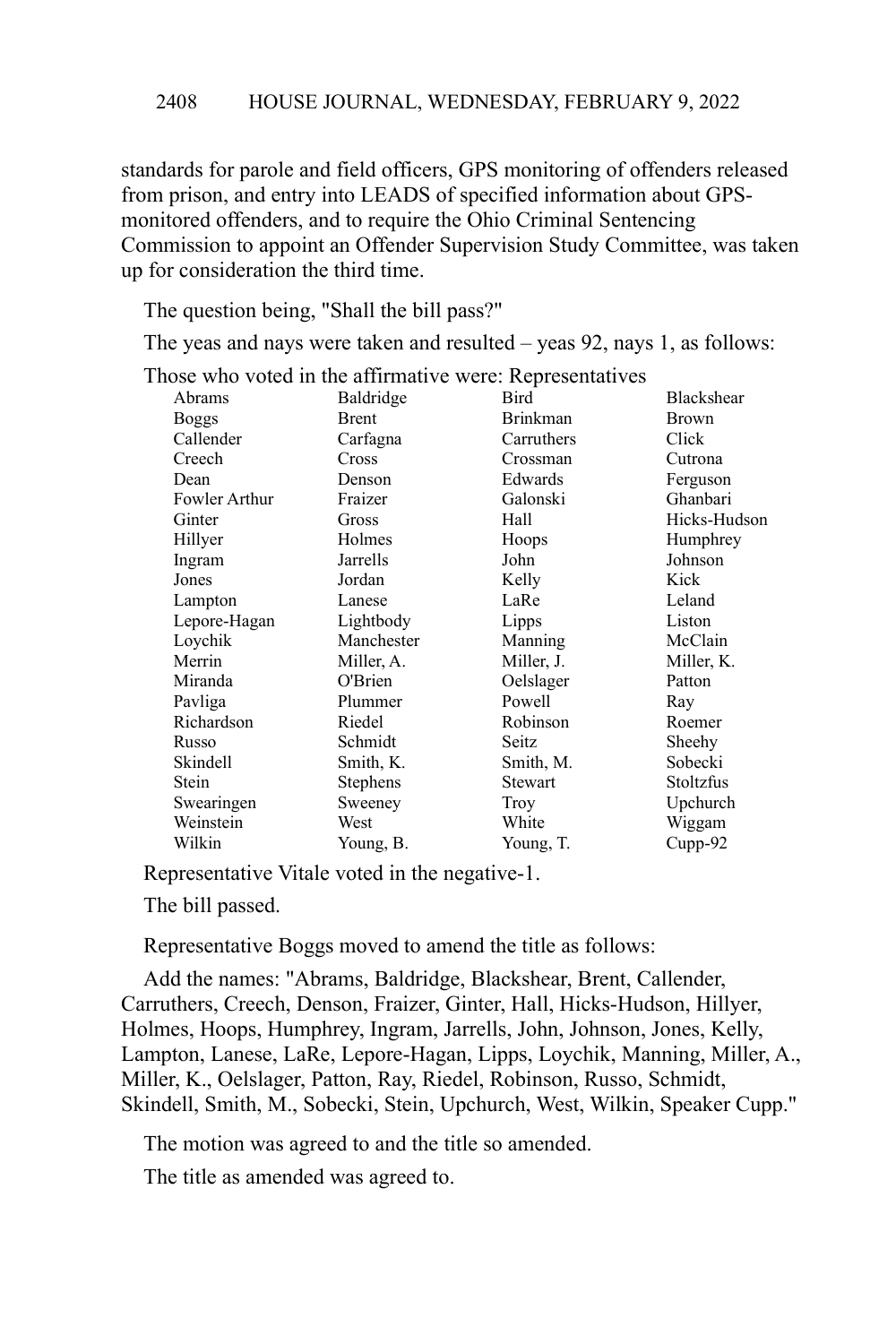**Sub. H. B. No. 197**-Representatives Stoltzfus, Creech.

Cosponsors: Representatives Cross, Riedel, Kick, Miller, J., Fowler Arthur, Ray.

To amend section 5747.98 and to enact sections 122.91 and 5747.82 of the Revised Code to authorize a temporary income tax credit for an employer's expenses to train a commercial vehicle operator, was taken up for consideration the third time.

The question being, "Shall the bill pass?"

February 9, 2022

The Honorable Robert R. Cupp, Speaker The Ohio House of Representatives Columbus, Ohio Speaker Cupp,

Pursuant to House Rule No. 57, I respectfully request that I be excused from voting on **Sub. H. B. No. 197**-Representatives Stoltzfus, Creech, et al., because it might be construed that I have an interest in the legislation.

Sincerely,

## /s/ RICK CARFAGNA

Rick Carfagna State Representative 68th House District

The request was granted.

The yeas and nays were taken and resulted – yeas 92, nays 0, as follows:

Those who voted in the affirmative were: Representatives

|            | --- r -         |                   |
|------------|-----------------|-------------------|
|            |                 | <b>Blackshear</b> |
| Brent      | <b>Brinkman</b> | <b>Brown</b>      |
| Carruthers | Click           | Creech            |
| Crossman   | Cutrona         | Dean              |
| Edwards    | Ferguson        | Fowler Arthur     |
| Galonski   | Ghanbari        | Ginter            |
| Hall       | Hicks-Hudson    | Hillyer           |
| Hoops      | Humphrey        | Ingram            |
| John       | Johnson         | Jones             |
| Kelly      | Kick            | Lampton           |
| LaRe       | Leland          | Lepore-Hagan      |
| Lipps      | Liston          | Loychik           |
| Manning    | McClain         | Merrin            |
| Miller, J. | Miller, K.      | Miranda           |
| Oelslager  | Patton          | Pavliga           |
| Powell     | Ray             | Richardson        |
| Robinson   | Roemer          | Russo             |
| Seitz      | Sheehy          | Skindell          |
|            | Baldridge       | Bird              |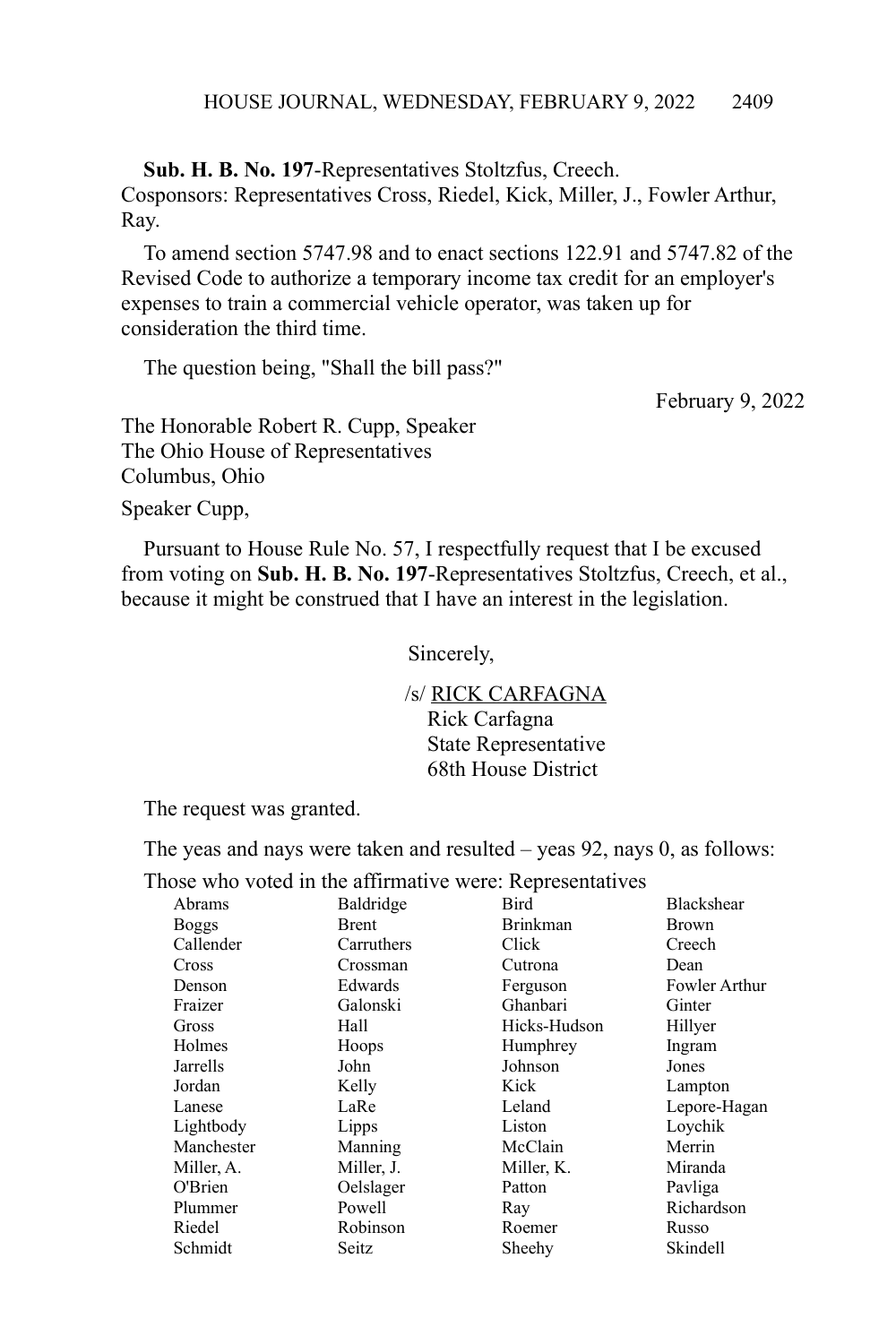| Smith, K.       | Smith, M. | Sobecki          | Stein      |
|-----------------|-----------|------------------|------------|
| <b>Stephens</b> | Stewart   | <b>Stoltzfus</b> | Swearingen |
| Sweeney         | Trov      | Upchurch         | Vitale     |
| Weinstein       | West      | White            | Wiggam     |
| Wilkin          | Young, B. | Young, T.        | $Cupp-92$  |

The bill passed.

Representative Stoltzfus moved to amend the title as follows:

Add the names: "Abrams, Baldridge, Brent, Callender, Carruthers, Click, Cutrona, Fraizer, Ghanbari, Ginter, Gross, Hall, Hillyer, Holmes, Hoops, Jarrells, Johnson, Jones, Lanese, Leland, Lightbody, Lipps, Loychik, McClain, Miller, A., O'Brien, Pavliga, Plummer, Richardson, Roemer, Schmidt, Seitz, Sheehy, Smith, M., Sobecki, Stein, Stephens, Swearingen, Sweeney, Troy, Upchurch, West, White, Wilkin, Young, B., Speaker Cupp."

The motion was agreed to and the title so amended.

The title as amended was agreed to.

**H. B. No. 236**-Representatives Fraizer, Lipps.

Cosponsors: Representatives Lightbody, West.

To amend sections 3719.41 and 4729.01 and to enact sections 930.01, 930.02, 930.03, 930.04, 930.05, 930.06, 930.07, and 930.99 of the Revised Code to regulate the processing, sale, and distribution of kratom, was taken up for consideration the third time.

The question being, "Shall the bill pass?"

The yeas and nays were taken and resulted – yeas 83, nays 10, as follows:

Those who voted in the affirmative were: Representatives

| Abrams       | Baldridge     | Bird            | Blackshear     |
|--------------|---------------|-----------------|----------------|
| <b>Boggs</b> | Brent         | <b>Brinkman</b> | <b>Brown</b>   |
| Callender    | Carfagna      | Carruthers      | Click          |
| Creech       | Cross         | Crossman        | Denson         |
| Ferguson     | Fowler Arthur | Fraizer         | Galonski       |
| Ghanbari     | Ginter        | Hall            | Hicks-Hudson   |
| Hillyer      | Holmes        | Hoops           | Humphrey       |
| Ingram       | Jarrells      | John            | Johnson        |
| Jones        | Jordan        | Kelly           | Lampton        |
| Lanese       | LaRe          | Leland          | Lepore-Hagan   |
| Lightbody    | Lipps         | Liston          | Loychik        |
| Manchester   | Manning       | Merrin          | Miller, A.     |
| Miller, J.   | Miller, K.    | Miranda         | O'Brien        |
| Oelslager    | Patton        | Pavliga         | Plummer        |
| Ray          | Richardson    | Riedel          | Robinson       |
| Roemer       | Russo         | Schmidt         | Seitz          |
| Sheehy       | Skindell      | Smith, K.       | Smith, M.      |
| Sobecki      | Stein         | Stephens        | <b>Stewart</b> |
| Stoltzfus    | Swearingen    | Sweeney         | Troy           |
| Upchurch     | Weinstein     | West            | White          |
| Young, B.    | Young, T.     |                 | $Cupp-83$      |
|              |               |                 |                |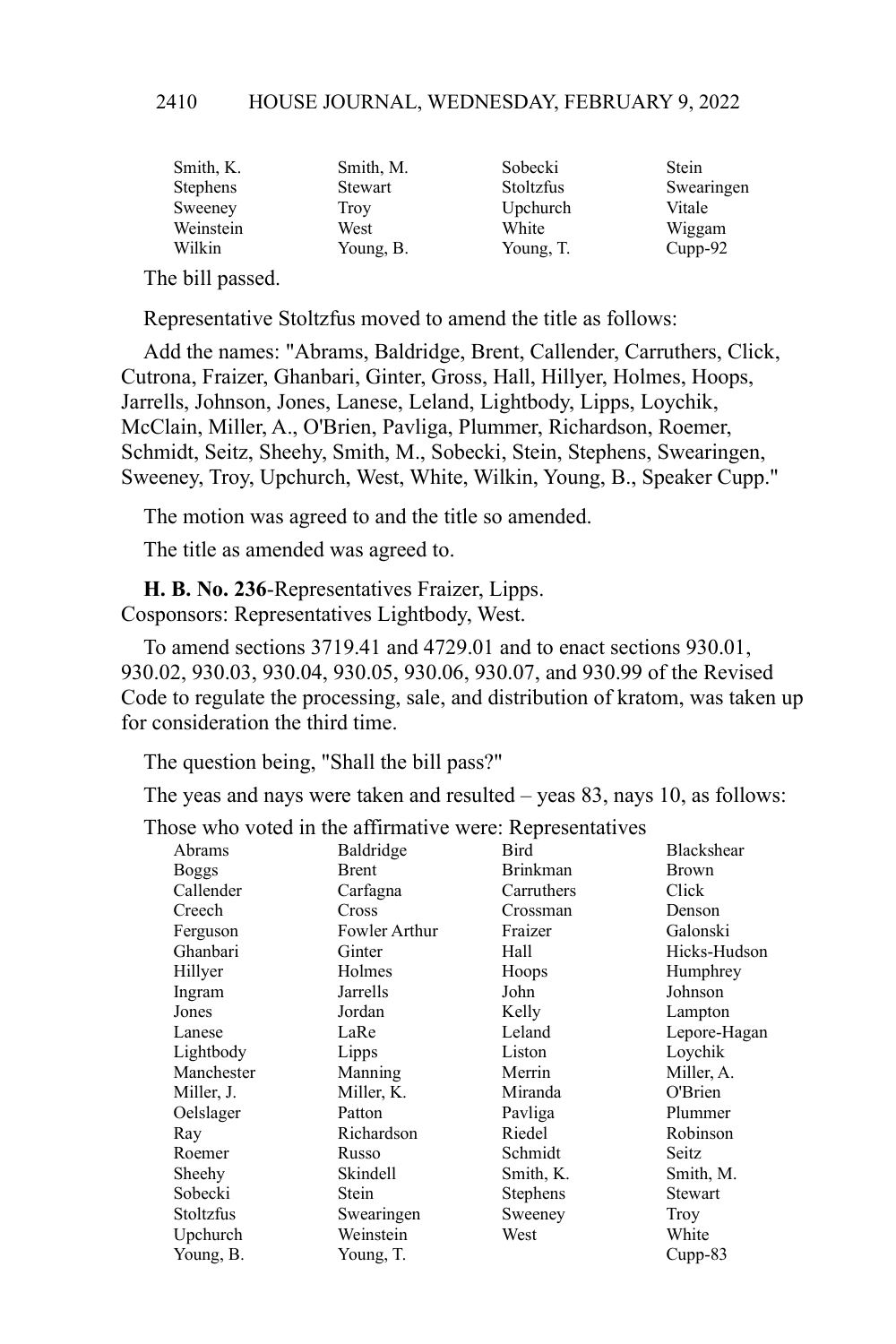|         | Those who voted in the negative were: Representatives |         |           |
|---------|-------------------------------------------------------|---------|-----------|
| Cutrona | Dean                                                  | Edwards | Gross     |
| Kick    | McClain                                               | Powell  | Vitale    |
| Wiggam  |                                                       |         | Wilkin-10 |

The bill passed.

Representative Fraizer moved to amend the title as follows:

Add the names: "Click, Leland, Lepore-Hagan, Liston, Seitz, Smith, M."

The motion was agreed to and the title so amended.

The title as amended was agreed to.

**H. B. No. 304**-Representative Baldridge.

Cosponsors: Representatives Young, T., Seitz, Bird, Sheehy, Jones, Stephens.

To amend section 3737.82 and to enact section 3781.21 of the Revised Code to amend the law regarding smoke alarms in residential premises, was taken up for consideration the third time.

The question being, "Shall the bill pass?"

The yeas and nays were taken and resulted – yeas 79, nays 14, as follows:

|  |  | Those who voted in the affirmative were: Representatives |
|--|--|----------------------------------------------------------|
|  |  |                                                          |

|                  |              | who voice in the annihilative were: respresentatives  |                      |
|------------------|--------------|-------------------------------------------------------|----------------------|
| Abrams           | Baldridge    | <b>Bird</b>                                           | <b>Blackshear</b>    |
| <b>Boggs</b>     | <b>Brent</b> | <b>Brown</b>                                          | Callender            |
| Carfagna         | Carruthers   | Click                                                 | Creech               |
| Cross            | Crossman     | Cutrona                                               | Denson               |
| Edwards          | Fraizer      | Galonski                                              | Ghanbari             |
| Ginter           | Hall         | Hicks-Hudson                                          | Holmes               |
| Hoops            | Humphrey     | Ingram                                                | <b>Jarrells</b>      |
| John             | Johnson      | Jones                                                 | Kelly                |
| Lampton          | Lanese       | LaRe                                                  | Leland               |
| Lepore-Hagan     | Lightbody    | Lipps                                                 | Liston               |
| Loychik          | Manchester   | Manning                                               | McClain              |
| Merrin           | Miller, A.   | Miller, J.                                            | Miller, K.           |
| Miranda          | O'Brien      | Oelslager                                             | Patton               |
| Pavliga          | Ray          | Richardson                                            | Riedel               |
| Robinson         | Roemer       | Russo                                                 | Schmidt              |
| Seitz            | Sheehy       | Skindell                                              | Smith, K.            |
| Smith, M.        | Sobecki      | Stein                                                 | <b>Stephens</b>      |
| Stewart          | Swearingen   | Sweeney                                               | Troy                 |
| Upchurch         | Weinstein    | West                                                  | White                |
| Wilkin           | Young, T.    |                                                       | $Cupp-79$            |
|                  |              | Those who voted in the negative were: Representatives |                      |
| <b>Brinkman</b>  | Dean         | Ferguson                                              | <b>Fowler Arthur</b> |
| Gross            | Hillyer      | Jordan                                                | Kick                 |
| Plummer          | Powell       | Stoltzfus                                             | Vitale               |
| Wiggam           |              |                                                       | Young, $B.-14$       |
| The bill passed. |              |                                                       |                      |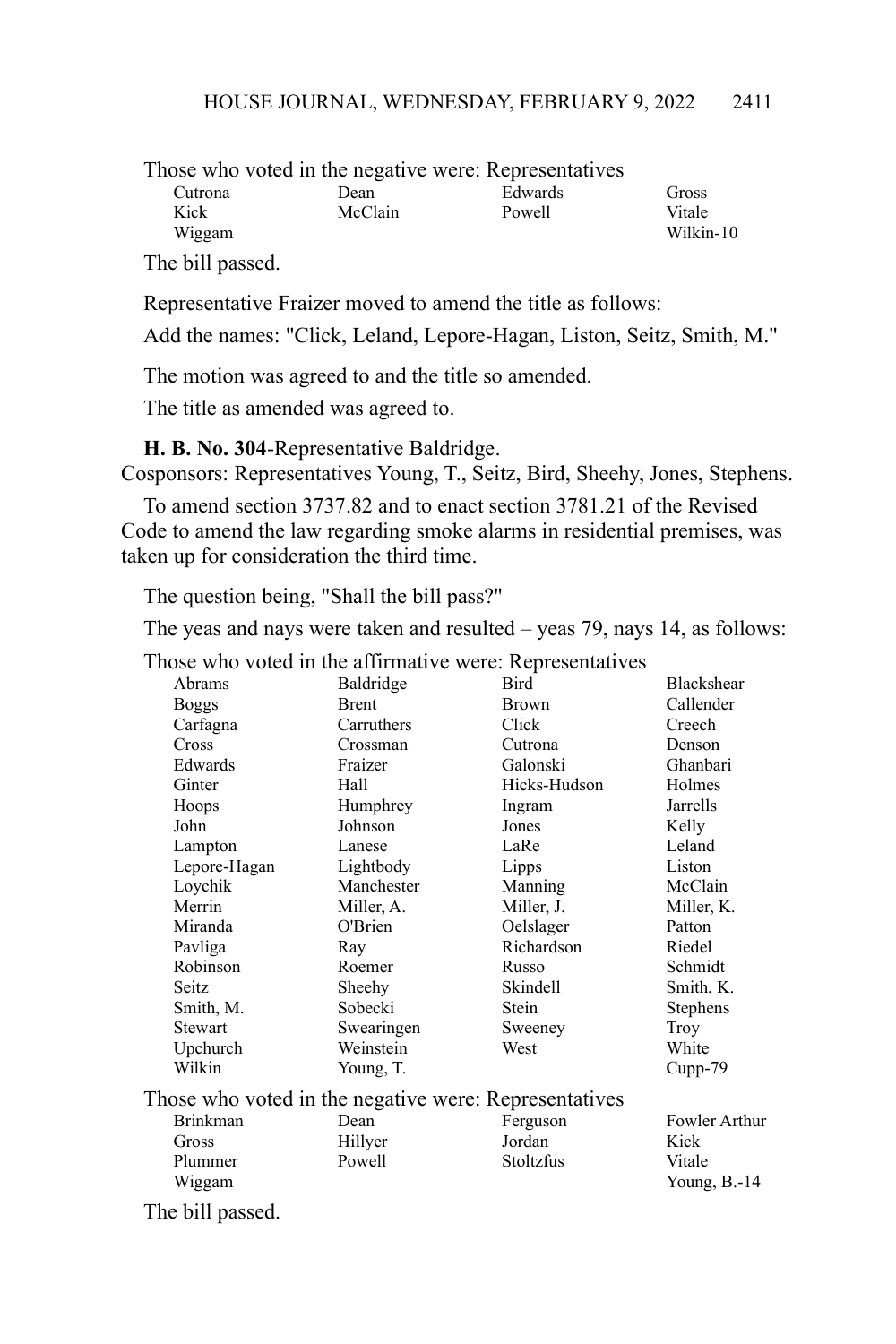Representative Baldridge moved to amend the title as follows:

Add the names: "Abrams, Brent, Brown, Carfagna, Carruthers, Crossman, Denson, Ghanbari, Hicks-Hudson, Humphrey, Leland, Lepore-Hagan, Lightbody, Liston, Loychik, Miller, A., Miller, K., Miranda, O'Brien, Patton, Robinson, Russo, Smith, K., Smith, M., Sobecki, West, White."

The motion was agreed to and the title so amended.

The title as amended was agreed to.

#### **S. B. No. 181**-Senator Gavarone.

Cosponsors: Senators Brenner, Fedor, Sykes, Antonio, Blessing, Cirino, Craig, Dolan, Hackett, Hottinger, Huffman, S., Johnson, Kunze, Maharath, Manning, McColley, Peterson, Reineke, Roegner, Romanchuk, Rulli, Schaffer, Schuring, Thomas, Williams, Wilson, Yuko Representatives Manning, Robinson, Click, Fowler Arthur, Ingram, Jones, Lightbody, Sobecki.

To enact section 3313.5317 of the Revised Code regarding student religious expression in interscholastic athletics and extracurricular activities, was taken up for consideration the third time.

The question being, "Shall the bill pass?"

The yeas and nays were taken and resulted – yeas 91, nays 0, as follows:

Those who voted in the affirmative were: Representatives

| Abrams                | Baldridge    | Bird            | <b>Blackshear</b> |
|-----------------------|--------------|-----------------|-------------------|
| <b>Boggs</b>          | <b>Brent</b> | <b>Brinkman</b> | <b>Brown</b>      |
| Callender             | Carfagna     | Carruthers      | Click             |
| Creech                | Cross        | Crossman        | Cutrona           |
| Dean                  | Denson       | Ferguson        | Fowler Arthur     |
| Fraizer               | Ghanbari     | Ginter          | Gross             |
| Hall                  | Hicks-Hudson | Hillyer         | Holmes            |
| Hoops                 | Humphrey     | Ingram          | Jarrells          |
| John                  | Johnson      | Jones           | Jordan            |
| Kelly                 | Kick         | Lampton         | Lanese            |
| LaRe                  | Leland       | Lepore-Hagan    | Lightbody         |
| Lipps                 | Liston       | Loychik         | Manchester        |
| Manning               | McClain      | Merrin          | Miller, A.        |
| Miller, J.            | Miller, K.   | Miranda         | O'Brien           |
| Oelslager             | Patton       | Pavliga         | Plummer           |
| Powell                | Ray          | Richardson      | Riedel            |
| Robinson              | Roemer       | Russo           | Schmidt           |
| Seitz                 | Sheehy       | Skindell        | Smith, K.         |
| Smith, M.             | Sobecki      | Stein           | <b>Stephens</b>   |
| <b>Stewart</b>        | Stoltzfus    | Swearingen      | Sweeney           |
| Troy                  | Upchurch     | Vitale          | Weinstein         |
| West                  | White        | Wiggam          | Wilkin            |
| Young, B.             | Young, T.    |                 | $Cupp-91$         |
| 8 - 1 111 - 2 - 2 - 1 |              |                 |                   |

The bill passed.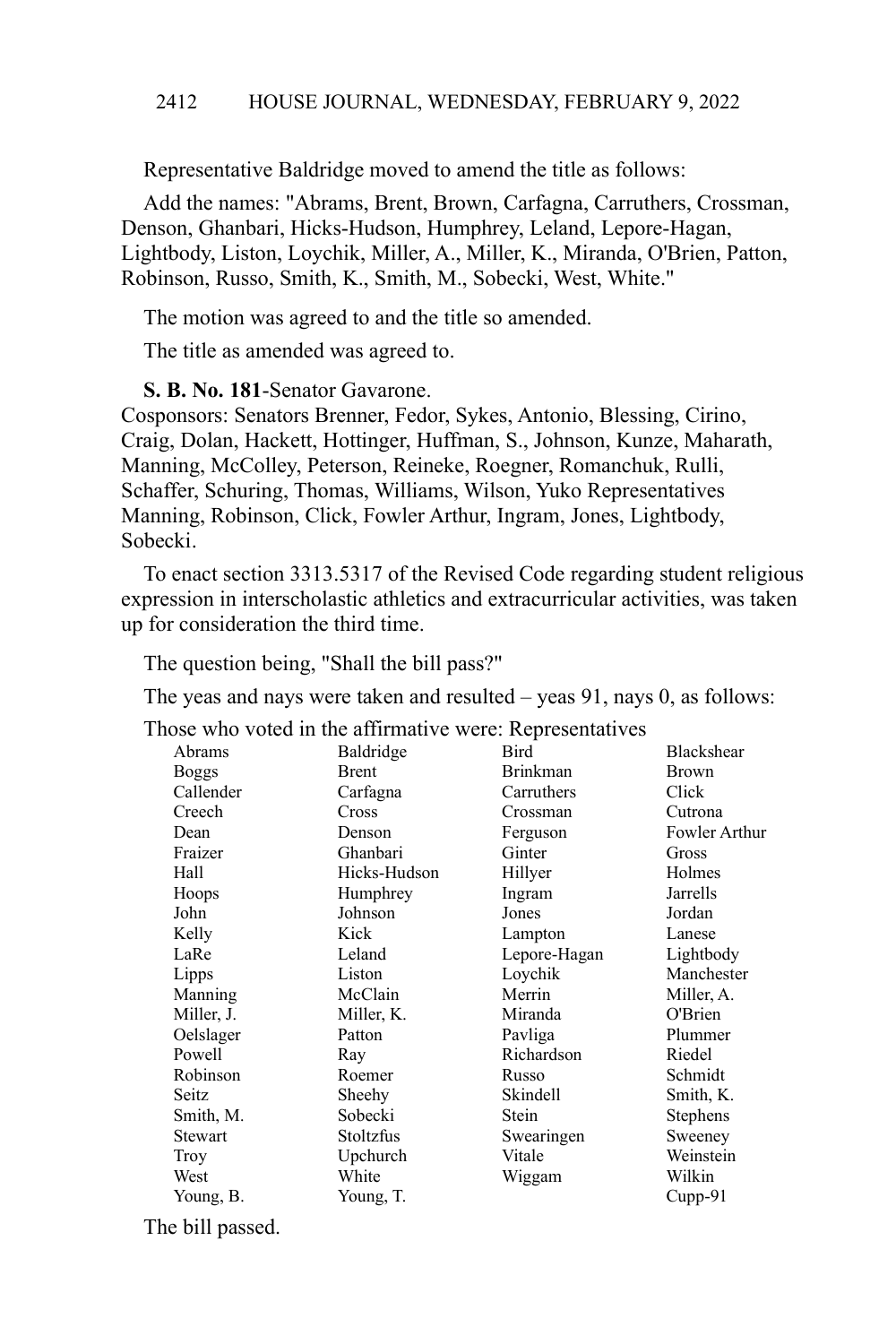Representative Manning moved to amend the title as follows:

Add the names: "Baldridge, Blackshear, Boggs, Brent, Brown, Callender, Carfagna, Carruthers, Creech, Cross, Crossman, Denson, Ferguson, Ghanbari, Ginter, Gross, Hall, Hicks-Hudson, Hillyer, Hoops, Humphrey, Jarrells, John, Johnson, Kick, Lanese, Leland, Lepore-Hagan, Liston, McClain, Miller, A., Miranda, O'Brien, Oelslager, Patton, Ray, Richardson, Russo, Schmidt, Smith, K., Smith, M., Swearingen, Sweeney, Upchurch, Weinstein, West, White, Young, T."

The motion was agreed to and the title so amended.

The title as amended was agreed to.

#### Message from the Senate

Mr. Speaker:

I am directed to inform the House of Representatives that the Senate has concurred in the passage of the following bill:

#### **Sub. H. B. No. 51** - Representative Lampton

Cosponsors: Representatives Stephens, Stewart, Young, T., Riedel, Fowler Arthur, Miller, J., White, Hoops, Click, Crossman, Abrams, Baldridge, Bird, Blackshear, Carruthers, Creech, Cross, Dean, Fraizer, Ginter, Gross, Hall, Hillyer, Householder, Ingram, Jarrells, Merrin, Miller, A., Patton, Pavliga, Plummer, Ray, Richardson, Roemer, Russo, Schmidt, Seitz, Sheehy, Smith, M., Sobecki, Sykes, West, Young, B. Senators Blessing, Antonio, Brenner, Cirino, Craig, Dolan, Hackett, Reineke, Romanchuk, Schaffer, Thomas, Wilson, Yuko

To amend sections 319.38 and 5701.11 of the Revised Code to amend the law governing valuation adjustments for destroyed or injured property, to expressly incorporate changes in the Internal Revenue Code since March 31, 2021, into Ohio law, to provide temporary authority, expiring July 1, 2022, for members of a public body to meet by means of teleconference or video conference, and to declare an emergency.

As a substitute bill, in which the concurrence of the House is requested.

Attest: Vincent L. Keeran, Clerk.

Representative Ginter moved that the Senate amendments to **Sub. H. B. No. 51-**Representative Lampton, et al., be taken up for immediate consideration.

The motion was agreed to without objection.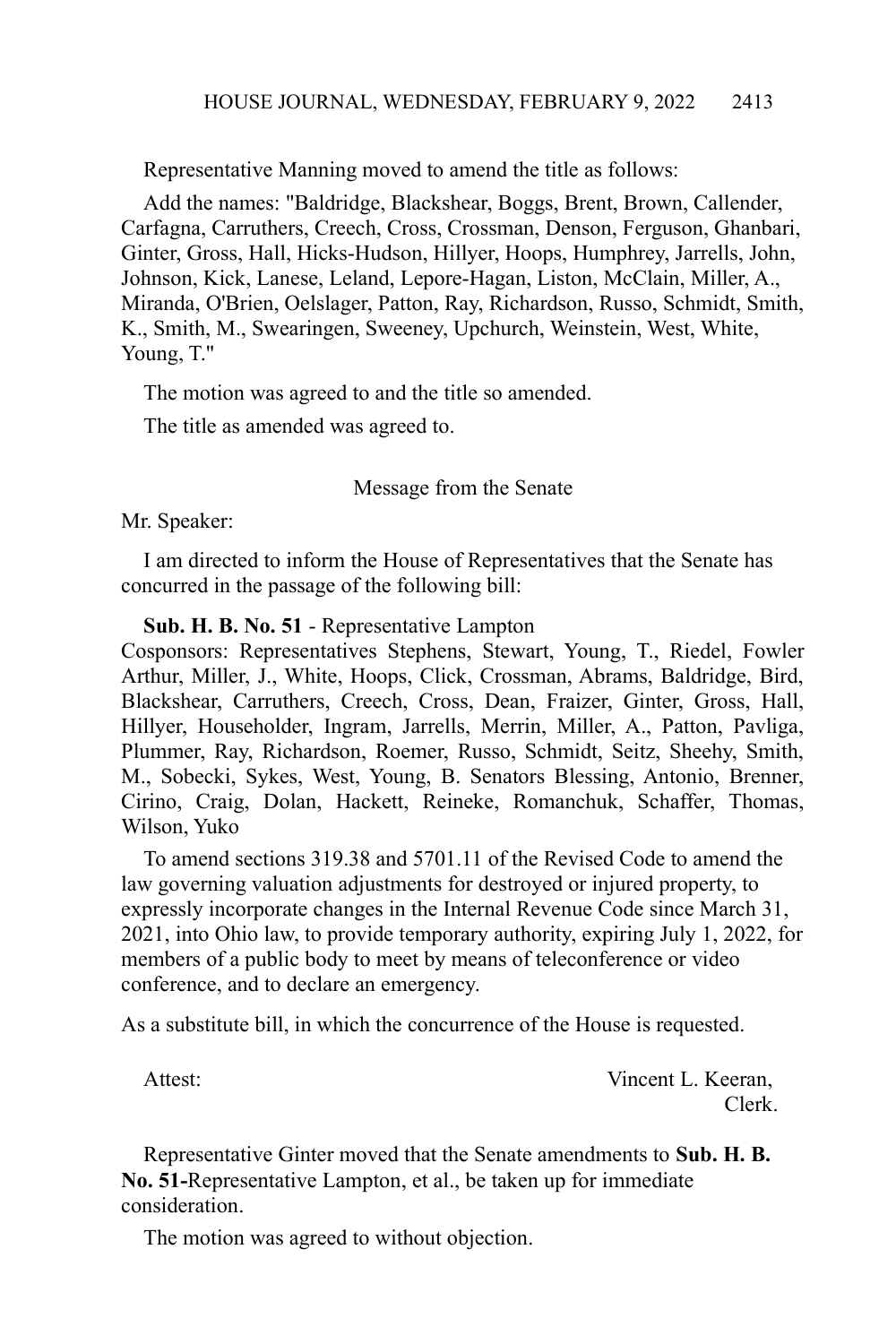#### HOUSE JOURNAL, WEDNESDAY, FEBRUARY 9, 2022 2414

The Senate amendments to **Sub. H. B. No. 51**-Representative Lampton, et al., were taken up for consideration.

**Sub. H. B. No. 51 -** Representative Lampton. Cosponsors: Representatives Stephens, Stewart, Young, T., Riedel, Fowler Arthur, Miller, J., White, Hoops, Click, Crossman, Abrams, Baldridge, Bird, Blackshear, Carruthers, Creech, Cross, Dean, Fraizer, Ginter, Gross, Hall, Hillyer, Householder, Ingram, Jarrells, Merrin, Miller, A., Patton, Pavliga, Plummer, Ray, Richardson, Roemer, Russo, Schmidt, Seitz, Sheehy, Smith, M., Sobecki, Sykes, West, Young, B. Senators Blessing, Antonio, Brenner, Cirino, Craig, Dolan, Hackett, Reineke, Romanchuk, Schaffer, Thomas, Wilson, Yuko.

To amend sections 319.38 and 5701.11 of the Revised Code to amend the law governing valuation adjustments for destroyed or injured property, to expressly incorporate changes in the Internal Revenue Code since March 31, 2021, into Ohio law, to provide temporary authority, expiring July 1, 2022, for members of a public body to meet by means of teleconference or video conference, and to declare an emergency.

The question being, "Shall the emergency clause stand as part of the bill?" The yeas and nays were taken and resulted – yeas 88, nays 3, as follows:

Those who voted in the affirmative were: Representatives Abrams Baldridge Bird Blackshear<br>Beacon Brown Brown Callender Boggs Brent Brown Callender

| boggs        | <b>B</b> rent | BIOWIL          | Canender       |
|--------------|---------------|-----------------|----------------|
| Carfagna     | Carruthers    | Click           | Creech         |
| Cross        | Crossman      | Cutrona         | Denson         |
| Edwards      | Ferguson      | Fowler Arthur   | Fraizer        |
| Ghanbari     | Ginter        | Gross           | Hall           |
| Hicks-Hudson | Hillyer       | Holmes          | Hoops          |
| Humphrey     | Ingram        | Jarrells        | John           |
| Johnson      | Jones         | Jordan          | Kelly          |
| Kick         | Lampton       | Lanese          | LaRe           |
| Leland       | Lepore-Hagan  | Lightbody       | Lipps          |
| Liston       | Loychik       | Manchester      | Manning        |
| McClain      | Merrin        | Miller, A.      | Miller, J.     |
| Miller, K.   | Miranda       | O'Brien         | Oelslager      |
| Patton       | Pavliga       | Plummer         | Powell         |
| Ray          | Richardson    | Riedel          | Robinson       |
| Roemer       | Russo         | Schmidt         | Seitz          |
| Sheehy       | Skindell      | Smith, K.       | Smith, M.      |
| Sobecki      | Stein         | <b>Stephens</b> | <b>Stewart</b> |
| Stoltzfus    | Swearingen    | Sweeney         | <b>Troy</b>    |
| Upchurch     | Weinstein     | West            | White          |
| Wilkin       | Young, B.     | Young, T.       | Cupp-88        |
|              |               |                 |                |

Representatives Brinkman, Dean, and Vitale voted in the negative-3.

Having received the required Constitutional majority, the emergency clause stood as part of the bill.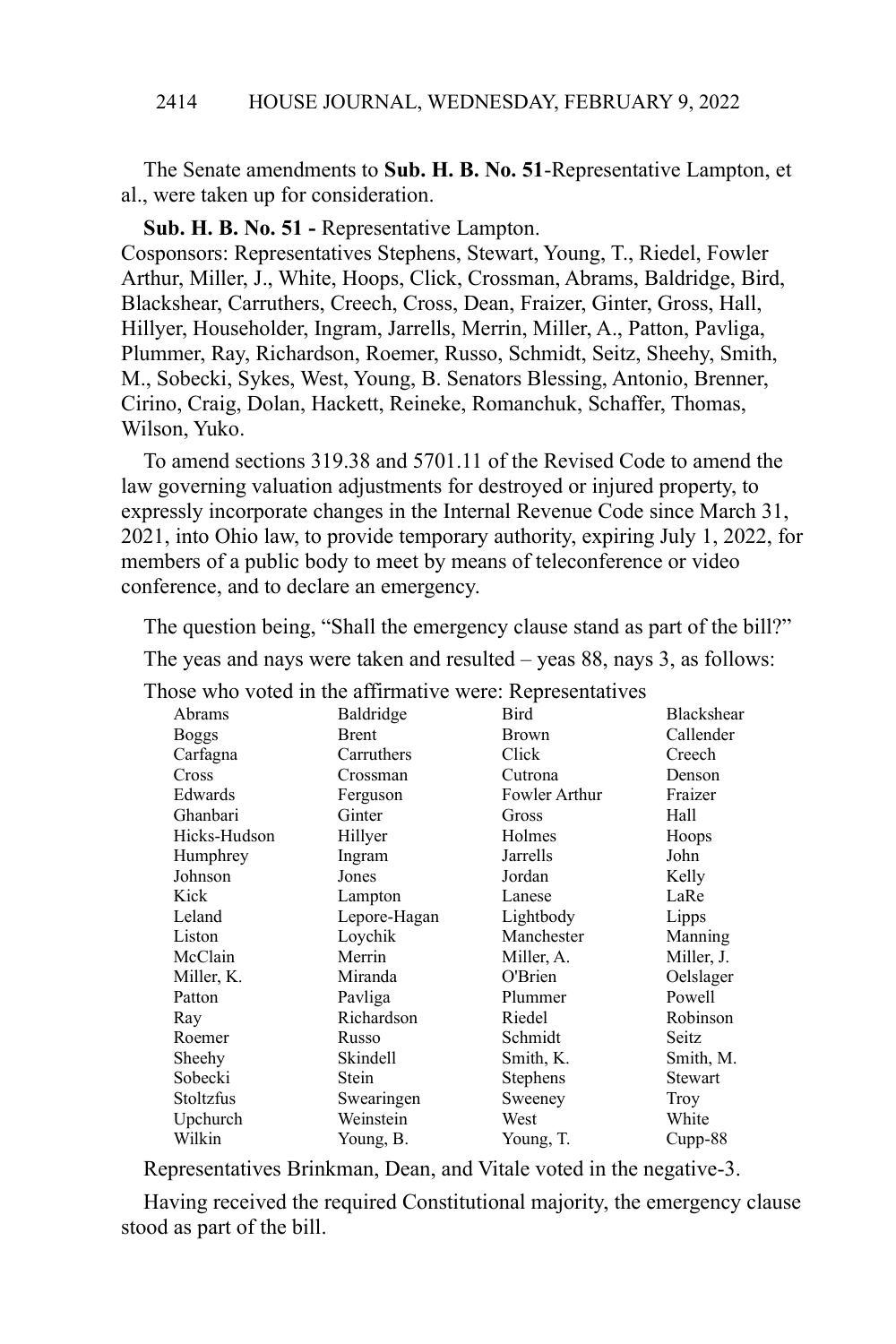The question being, "Shall the Senate amendments be concurred in?" The yeas and nays were taken and resulted – yeas 91, nays 1, as follows:

|                 |              | Those who voted in the affirmative were: Representatives |              |
|-----------------|--------------|----------------------------------------------------------|--------------|
| Abrams          | Baldridge    | Bird                                                     | Blackshear   |
| <b>Boggs</b>    | <b>Brent</b> | <b>Brinkman</b>                                          | <b>Brown</b> |
| Callender       | Carfagna     | Carruthers                                               | Click        |
| Creech          | Cross        | Crossman                                                 | Cutrona      |
| Dean            | Denson       | Edwards                                                  | Ferguson     |
| Fowler Arthur   | Fraizer      | Ghanbari                                                 | Ginter       |
| Gross           | Hall         | Hicks-Hudson                                             | Hillyer      |
| Holmes          | Hoops        | Humphrey                                                 | Ingram       |
| Jarrells        | John         | Johnson                                                  | Jones        |
| Jordan          | Kelly        | Kick                                                     | Lampton      |
| Lanese          | LaRe         | Leland                                                   | Lepore-Hagan |
| Lightbody       | Lipps        | Liston                                                   | Loychik      |
| Manchester      | Manning      | McClain                                                  | Merrin       |
| Miller, A.      | Miller, J.   | Miller, K.                                               | Miranda      |
| O'Brien         | Oelslager    | Patton                                                   | Pavliga      |
| Plummer         | Powell       | Ray                                                      | Richardson   |
| Riedel          | Robinson     | Roemer                                                   | Russo        |
| Schmidt         | Seitz        | Sheehy                                                   | Skindell     |
| Smith, K.       | Smith, M.    | Sobecki                                                  | Stein        |
| <b>Stephens</b> | Stewart      | Stoltzfus                                                | Swearingen   |
| Sweeney         | Troy         | Upchurch                                                 | Weinstein    |
| West            | White        | Wiggam                                                   | Wilkin       |
| Young, B.       | Young, T.    |                                                          | $Cupp-91$    |

Representative Vitale voted in the negative-1.

The Senate amendments were concurred in.

Message from the Senate

Mr. Speaker:

I am directed to inform the House of Representatives that the Senate has concurred in the passage of the following bill:

**Am. Sub. H. B. No. 229** - Representatives Wilkin, Swearingen Cosponsors: Representatives Carfagna, Cross, Edwards, Johnson, Jones, Jordan, Kick, LaRe, Lipps, Merrin, Pavliga, Richardson, Riedel, Seitz, Stoltzfus, Hillyer, Baldridge, Bird, Carruthers, Click, Creech, Cutrona, Ghanbari, Ginter, Gross, Householder, John, McClain, Schmidt, Wiggam, Young, T. Senators Schaffer, Cirino, Lang, Schuring

To amend section 3729.05 and to enact section 3729.15 of the Revised Code to provide a qualified immunity to camp operators for harm arising from a risk inherent to camping and to exempt sites that host historical reenactor camps from the recreational and camping operation license requirements.

With the following additional amendments, in which the concurrence of the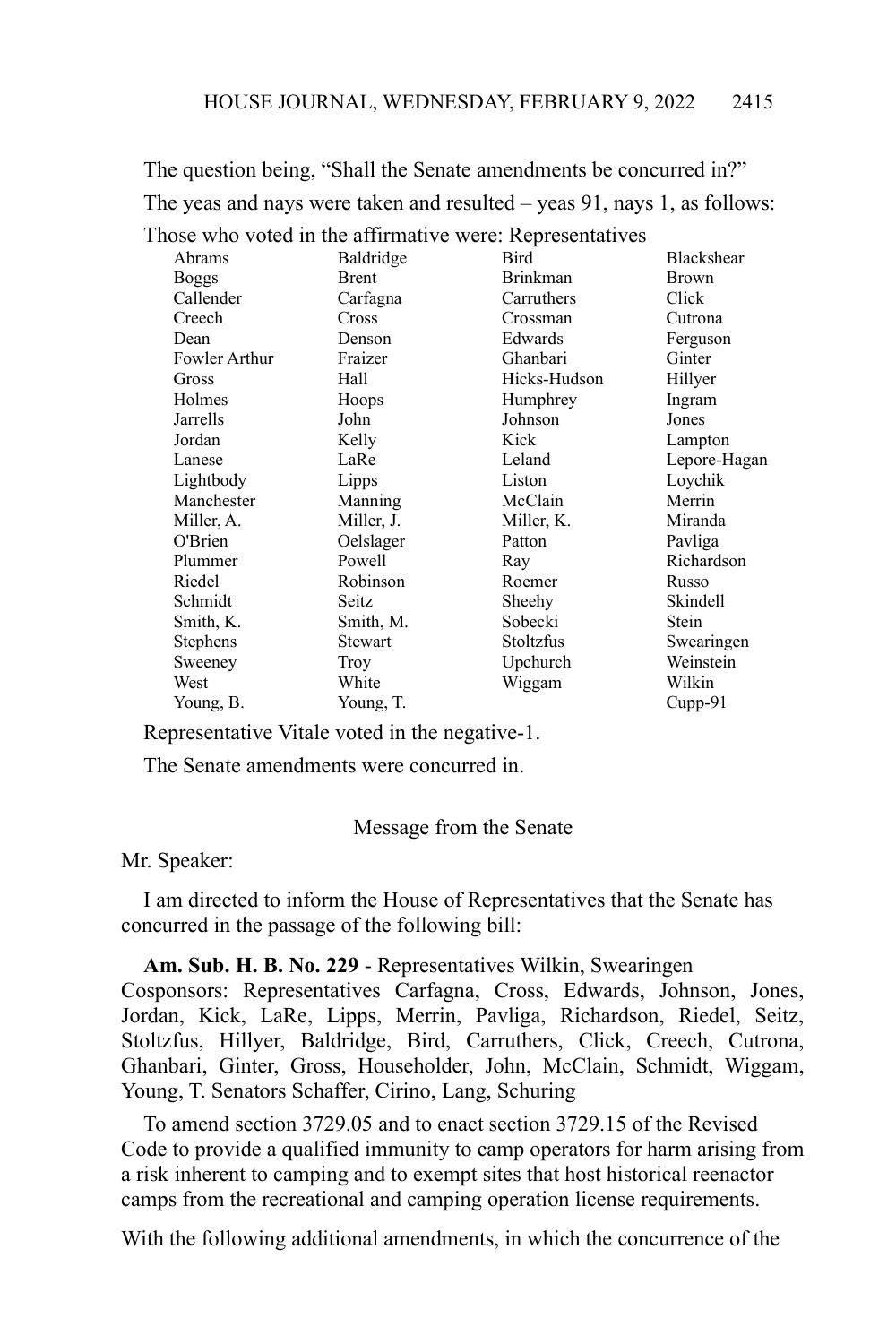House is requested.

In line 106, delete "historical site, to which the Ohio history"

In line 107, delete "connection has title," and insert "site"

In line 116, delete "seventy-two hours" and insert "seven days"; delete "seventy-two-hour" and insert "seven-day"

Attest: Vincent L. Keeran, Clerk.

Representative Ginter moved that the Senate amendments to **Am. Sub. H. B. No. 229-**Representatives Wilkin, Swearingen, et al., be taken up for immediate consideration.

The motion was agreed to without objection.

The Senate amendments to **Am. Sub. H. B. No. 229**-Representatives Wilkin, Swearingen, et al., were taken up for consideration.

**Am. Sub. H. B. No. 229 -** Representatives Wilkin, Swearingen. Cosponsors: Representatives Carfagna, Cross, Edwards, Johnson, Jones, Jordan, Kick, LaRe, Lipps, Merrin, Pavliga, Richardson, Riedel, Seitz, Stoltzfus, Hillyer, Baldridge, Bird, Carruthers, Click, Creech, Cutrona, Ghanbari, Ginter, Gross, Householder, John, McClain, Schmidt, Wiggam, Young, T. Senators Schaffer, Cirino, Lang, Schuring.

To amend section 3729.05 and to enact section 3729.15 of the Revised Code to provide a qualified immunity to camp operators for harm arising from a risk inherent to camping and to exempt sites that host historical reenactor camps from the recreational and camping operation license requirements.

The question being, "Shall the Senate amendments be concurred in?"

February 9, 2022

The Honorable Robert R. Cupp, Speaker The Ohio House of Representatives Columbus, Ohio

### Speaker Cupp,

Pursuant to House Rule No. 57, I respectfully request that I be excused from voting on the Senate amendment to **Am. Sub. H. B. No. 229**- Representatives Wilkin, Swearingen, et al., because it might be construed that I have an interest in the legislation.

Sincerely yours,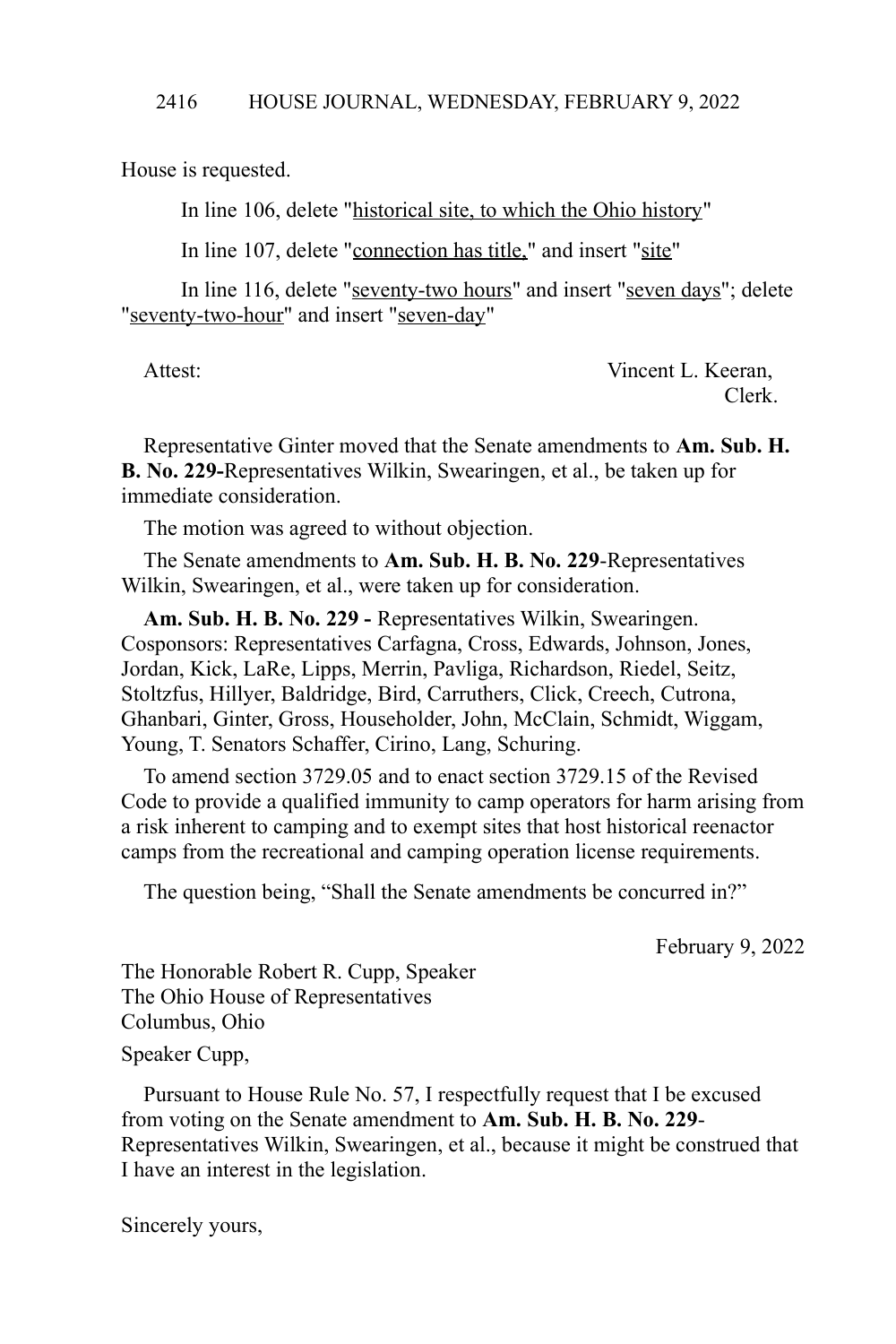## /s/ RICK CARFAGNA RICK CARFAGNA State Representative 68th House District

The request was granted.

The yeas and nays were taken and resulted – yeas 60, nays 31, as follows:

|              |                                                       | Those who voted in the affirmative were: Representatives |                  |
|--------------|-------------------------------------------------------|----------------------------------------------------------|------------------|
| Abrams       | Baldridge                                             | Bird                                                     | <b>Brinkman</b>  |
| Callender    | Carruthers                                            | Click                                                    | Creech           |
| Cross        | Cutrona                                               | Dean                                                     | Edwards          |
| Ferguson     | Fowler Arthur                                         | Fraizer                                                  | Ghanbari         |
| Ginter       | Gross                                                 | Hall                                                     | Hillyer          |
| Holmes       | Hoops                                                 | John                                                     | Johnson          |
| Jones        | Jordan                                                | Kick                                                     | Lampton          |
| Lanese       | LaRe                                                  | Lipps                                                    | Loychik          |
| Manchester   | Manning                                               | McClain                                                  | Merrin           |
| Miller, K.   | Oelslager                                             | Patton                                                   | Pavliga          |
| Plummer      | Powell                                                | Ray                                                      | Richardson       |
| Riedel       | Roemer                                                | Schmidt                                                  | <b>Seitz</b>     |
| Stein        | Stephens                                              | Stewart                                                  | <b>Stoltzfus</b> |
| Swearingen   | Vitale                                                | White                                                    | Wiggam           |
| Wilkin       | Young, B.                                             | Young, T.                                                | $Cupp-60$        |
|              | Those who voted in the negative were: Representatives |                                                          |                  |
| Blackshear   | <b>Boggs</b>                                          | <b>Brent</b>                                             | <b>Brown</b>     |
| Crossman     | Denson                                                | Hicks-Hudson                                             | Humphrey         |
| Ingram       | Jarrells                                              | Kelly                                                    | Leland           |
| Lepore-Hagan | Lightbody                                             | Liston                                                   | Miller, A.       |
| Miller, J.   | Miranda                                               | O'Brien                                                  | Robinson         |
| Russo        | Sheehy                                                | Skindell                                                 | Smith, K.        |
| Smith, M.    | Sobecki                                               | Sweeney                                                  | Troy             |
| Upchurch     | Weinstein                                             |                                                          | West-31          |

The Senate amendments were concurred in.

Message from the Senate

#### Mr. Speaker:

I am directed to inform the House of Representatives that the Senate has concurred in the passage of the following bill:

#### **Sub. H. B. No. 4** - Representatives Plummer, Manchester

Cosponsors: Representatives Lipps, Edwards, Riedel, Young, T., White, Cutrona, Liston, Abrams, Carruthers, Click, Ginter, John, Russo, Schmidt, West, Baldridge, Bird, Blackshear, Boggs, Carfagna, Crawley, Creech, Cross, Crossman, Fraizer, Galonski, Gross, Hall, Hoops, Jarrells, Johnson, Jones, Kick, Koehler, Lampton, Lanese, LaRe, Leland, Lepore-Hagan, Lightbody, Loychik, Manning, Merrin, Miller, J., Miranda, O'Brien, Patton, Pavliga, Ray,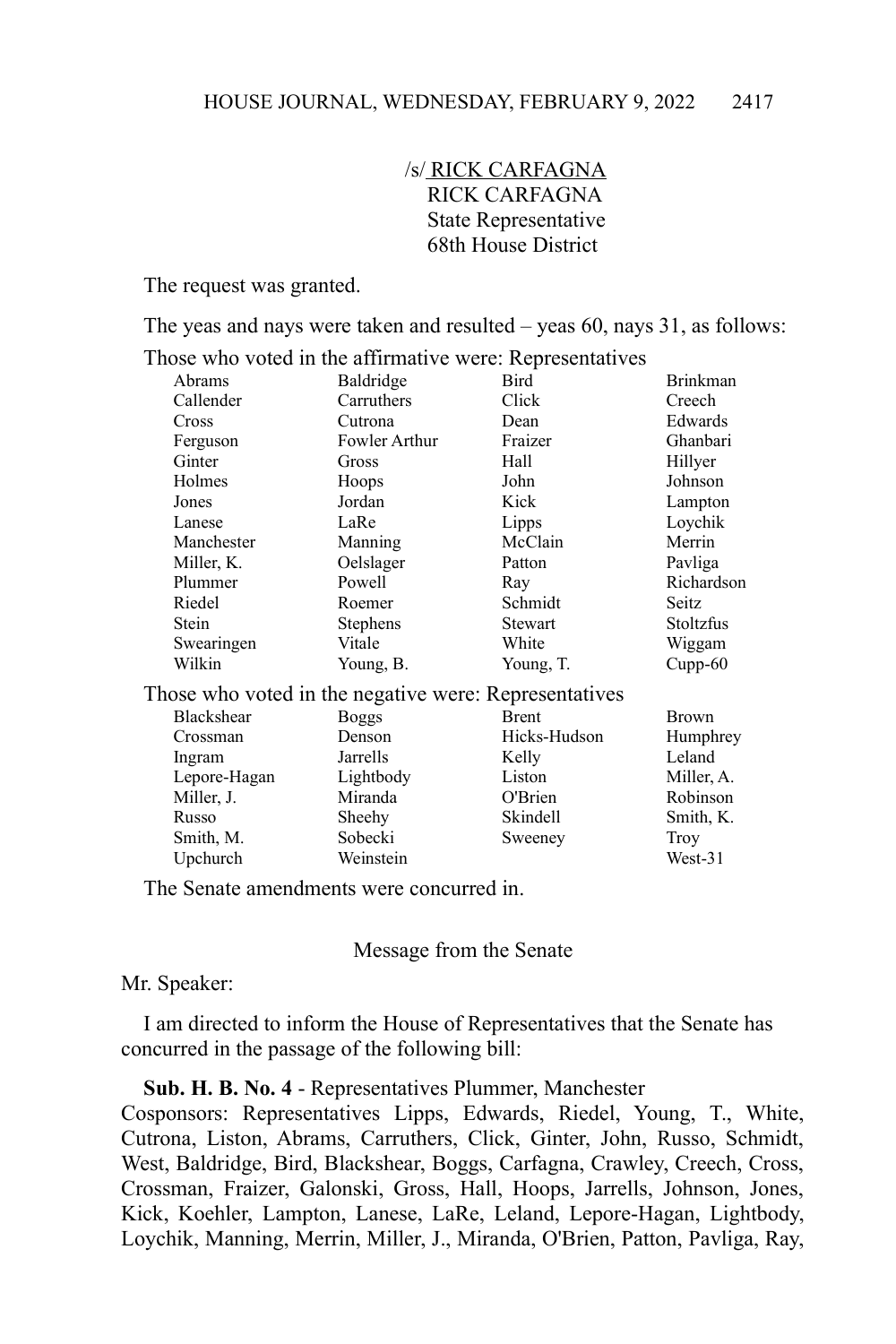Richardson, Sheehy, Smith, K., Smith, M., Sobecki, Stein, Troy, Weinstein, Young, B., Speaker Cupp Senators Fedor, Schuring, Manning, Antonio, Brenner, Cirino, Craig, Dolan, Gavarone, Hackett, Hoagland, Hottinger, Huffman, S., Johnson, Kunze, Maharath, Reineke, Rulli, Schaffer, Sykes, Thomas, Wilson, Yuko

To amend sections 2151.142, 2151.421, and 3107.014 and to enact sections 2151.4210, 2151.4211, 2151.4212, 2151.4213, 2151.4215, 2151.4216, 2151.4218, 2151.4219, 2151.4220, 2151.4221, 2151.4222, 2151.4223, 2151.4224, 5101.89, 5101.891, 5101.892, 5101.893, 5101.894, 5101.895, 5101.897, and 5101.899 of the Revised Code regarding county child abuse and neglect memorandums of understanding, cross-reporting of child abuse and neglect reports by public children services agencies to law enforcement agencies, notification of reporter rights, home assessor eligibility, and creation of the youth and family ombudsman office.

As a substitute bill, in which the concurrence of the House is requested.

Attest: Vincent L. Keeran, Clerk.

Representative Ginter moved that the Senate amendments to **Sub. H. B. No. 4-**Representatives Plummer, Manchester, et al., be taken up for immediate consideration.

The motion was agreed to without objection.

The Senate amendments to **Sub. H. B. No. 4**-Representatives Plummer, Manchester, et al., were taken up for consideration.

**Sub. H. B. No. 4 -** Representatives Plummer, Manchester. Cosponsors: Representatives Lipps, Edwards, Riedel, Young, T., White, Cutrona, Liston, Abrams, Carruthers, Click, Ginter, John, Russo, Schmidt, West, Baldridge, Bird, Blackshear, Boggs, Carfagna, Crawley, Creech, Cross, Crossman, Fraizer, Galonski, Gross, Hall, Hoops, Jarrells, Johnson, Jones, Kick, Koehler, Lampton, Lanese, LaRe, Leland, Lepore-Hagan, Lightbody, Loychik, Manning, Merrin, Miller, J., Miranda, O'Brien, Patton, Pavliga, Ray, Richardson, Sheehy, Smith, K., Smith, M., Sobecki, Stein, Troy, Weinstein,

Young, B., Speaker Cupp Senators Fedor, Schuring, Manning, Antonio, Brenner, Cirino, Craig, Dolan, Gavarone, Hackett, Hoagland, Hottinger, Huffman, S., Johnson, Kunze, Maharath, Reineke, Rulli, Schaffer, Sykes, Thomas, Wilson, Yuko.

To amend sections 2151.142, 2151.421, and 3107.014 and to enact sections 2151.4210, 2151.4211, 2151.4212, 2151.4213, 2151.4215, 2151.4216, 2151.4218, 2151.4219, 2151.4220, 2151.4221, 2151.4222, 2151.4223, 2151.4224, 5101.89, 5101.891, 5101.892, 5101.893, 5101.894, 5101.895, 5101.897, and 5101.899 of the Revised Code regarding county child abuse